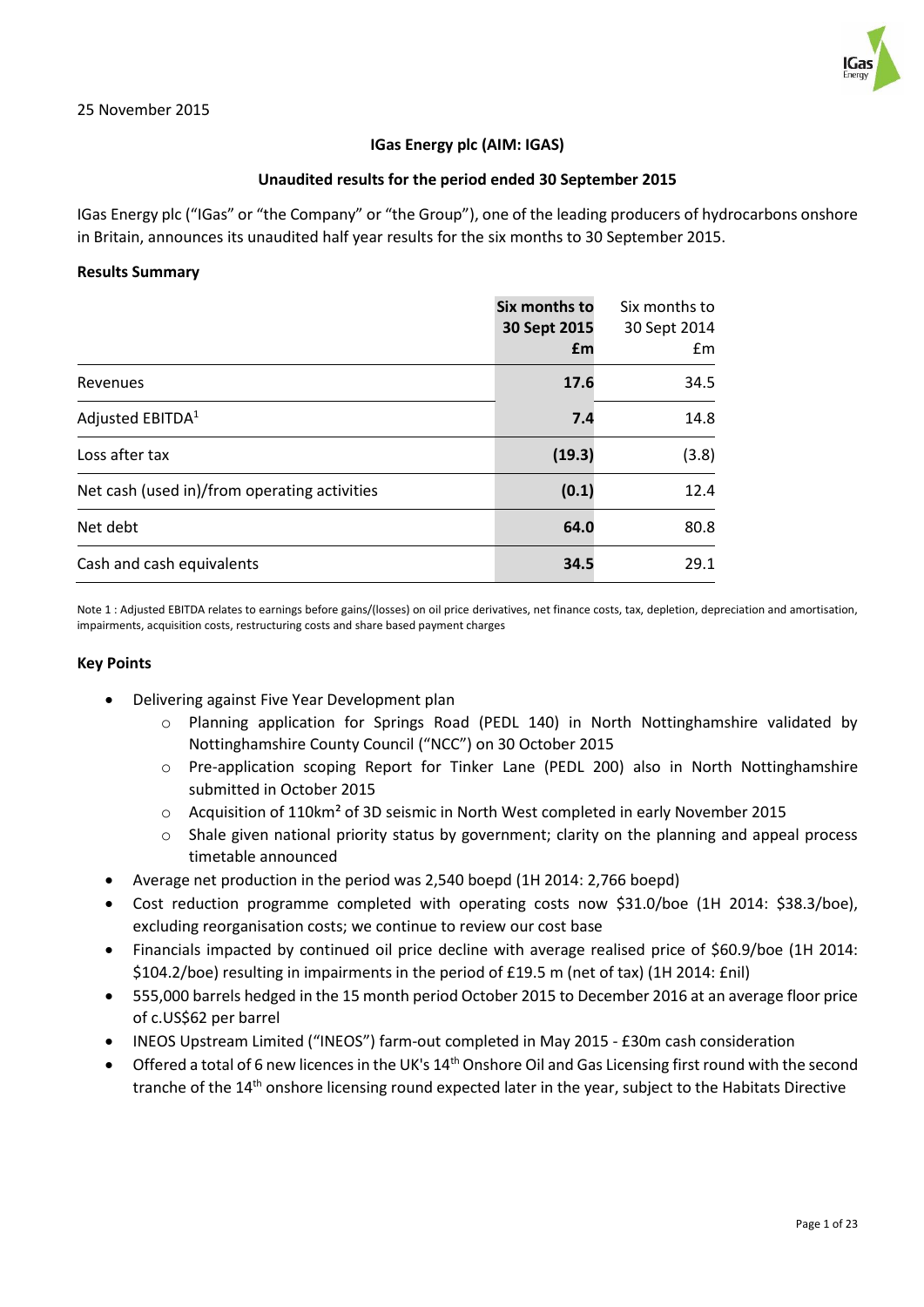Commenting today Stephen Bowler, Chief Executive Officer, said:

*"Whilst it has been a challenging period with a further weakening of the oil price, the Group has continued to make good progress across its asset base. We completed the farm-out to INEOS in May 2015, receiving £30m in cash and have a gross carried work programme of up to \$285 million across our shale assets, with our partners Total, GdF and INEOS.* 

*We are delivering on our 5 year development plan, with the completion of the acquisition of 110km<sup>2</sup> of 3D seismic in the North West, on time and on budget, and submission of the application to drill two wells in North Nottinghamshire. We are in the process of identifying a number of sites for further shale appraisal drilling and hydraulic fracturing of wells to determine flow rates and assess commerciality.*

*We remain focused on maintaining flexibility for the business in the current oil price environment and to deliver against our strategy."*

A results presentation will be available at [http://www.igasplc.com/investors/investor-presentations.](http://www.igasplc.com/investors/investor-presentations)

John Blaymires, Chief Operating Officer of IGas Energy plc, and a qualified person as defined in the Guidance Note for Mining, Oil and Gas Companies, March 2006, of the London Stock Exchange, has reviewed and approved the technical information contained in this announcement. Mr. Blaymires has more than 30 years' oil and gas exploration and production experience.

For further information please contact:

# **IGas Energy plc**

Tel: +44 (0)20 7993 9899

Stephen Bowler, Chief Executive Officer

Julian Tedder, Chief Financial Officer

Ann-marie Wilkinson, Director of Corporate Affairs

# **Jefferies International Limited (NOMAD and Joint Corporate Broker)**

Tel: +44 (0)20 7029 8000

Graham Hertrich/Jason Grossman

# **Canaccord Genuity (Joint Corporate Broker)**

Tel: +44 (0)20 7523 8000

Henry Fitzgerald-O'Connor

# **Vigo Communications**

Tel: +44 (0)20 7016 9570

Patrick D'Ancona/Alex Aleksandrov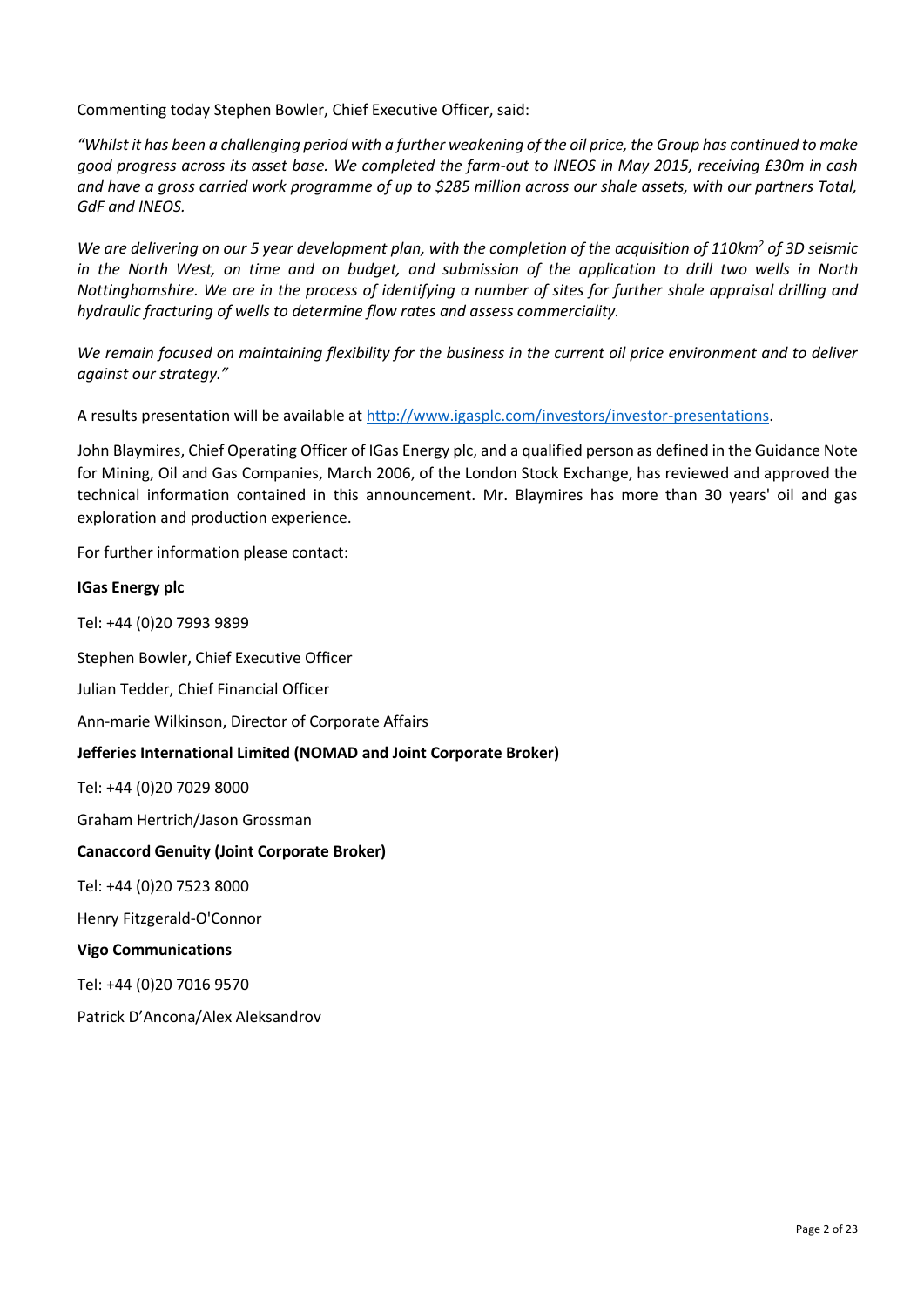# **Operating review**

We have continued to make good progress across the business in the first six months of the financial year, against a difficult oil price environment for our production business.

Following receipt of all the necessary consents and approvals from the Department of Energy and Climate Change ("DECC") the INEOS deal completed on 7 May 2015. We have been working closely with INEOS to handover operatorship of PEDLs 133, 145 and 193 and EXL 273 which is expected to complete imminently.

In August 2015, the Government made clear that the development of shale gas is a national priority and set out to the Local Authorities a number of measures that would be implemented to ensure the planning system is working effectively. These measures give clarity on the timetable for determining planning decisions for onshore oil and gas exploration and should help to avoid delays.

In the first tranche of awards in the 14<sup>th</sup> Onshore Licensing Round IGas was offered six new licences, covering seven blocks. Blocks SE41e, SK49, SK89e, SK88b and SK87c were offered to a joint venture comprising IGas, Total E&P UK Limited ("Total") and Egdon Resources plc ("Egdon"). IGas would be operator of the licences with a 35% interest, Total will have a 50% interest and Egdon a 15% interest. IGas has also been offered blocks SK99a and TF18b and, on award, would be the operator with a 100% interest. A second tranche of awards is expected later this year following the outcome of the public consultation, under the Conservation of Habitats and Species Regulations 2010, which was also launched in August 2015.

Further progress has been made on the disposal of non-core international assets with the disposal and relinquishment of licences in Australia complete and the majority of Indonesian interests now also completed. The work programme and well testing associated with the Assam project in India is drawing to a conclusion and once completed, a decision will be made on block relinquishment. An application to the German regulator has been made to relinquish all blocks held in their jurisdiction.

# **Producing assets**

The average net production in the six months to 30 September 2015 was 2,540 boepd (1H 2014: 2,766 boepd). Production for the year ended 31 March 2016 is expected to be approximately 2,600 – 2,700 boepd dependent on the results of the Stockbridge sidetracks. Production in the period was impacted by a deferral in workover activity to allow an extended maintenance programme on a key workover rig to be conducted. This unit has now been returned to service and the level of workover activity has now resumed with production back to anticipated levels.

We are currently operating a drilling programme of three sidetrack wells at our Stockbridge site in the Weald Basin. The first sidetrack has been successfully drilled in the target reservoir and will shortly be production tested. Drilling of the second sidetrack has just been completed and the rig is now being mobilised to the planned third sidetrack location.

We continue to progress our three gas monetisation projects. The planning application at Bletchingley for gas production has been submitted and validated and we await determination. The application for compressed natural gas at Albury has also been submitted and validated. At Lybster, in Scotland, we are redeveloping the existing facilities whilst we continue discussions with a number of partners to evaluate the off-take options for the associated gas. In the interim, the well remains shut-in while the various site upgrades are completed. Consideration will be given to recommencing oil production in 2016 but the duration of the flow period will be determined by the gas off-take discussions.

We continue to monitor and evaluate our water injection pilots and to consider methods to increase injection rates and improve reservoir management to enhance production and recovery.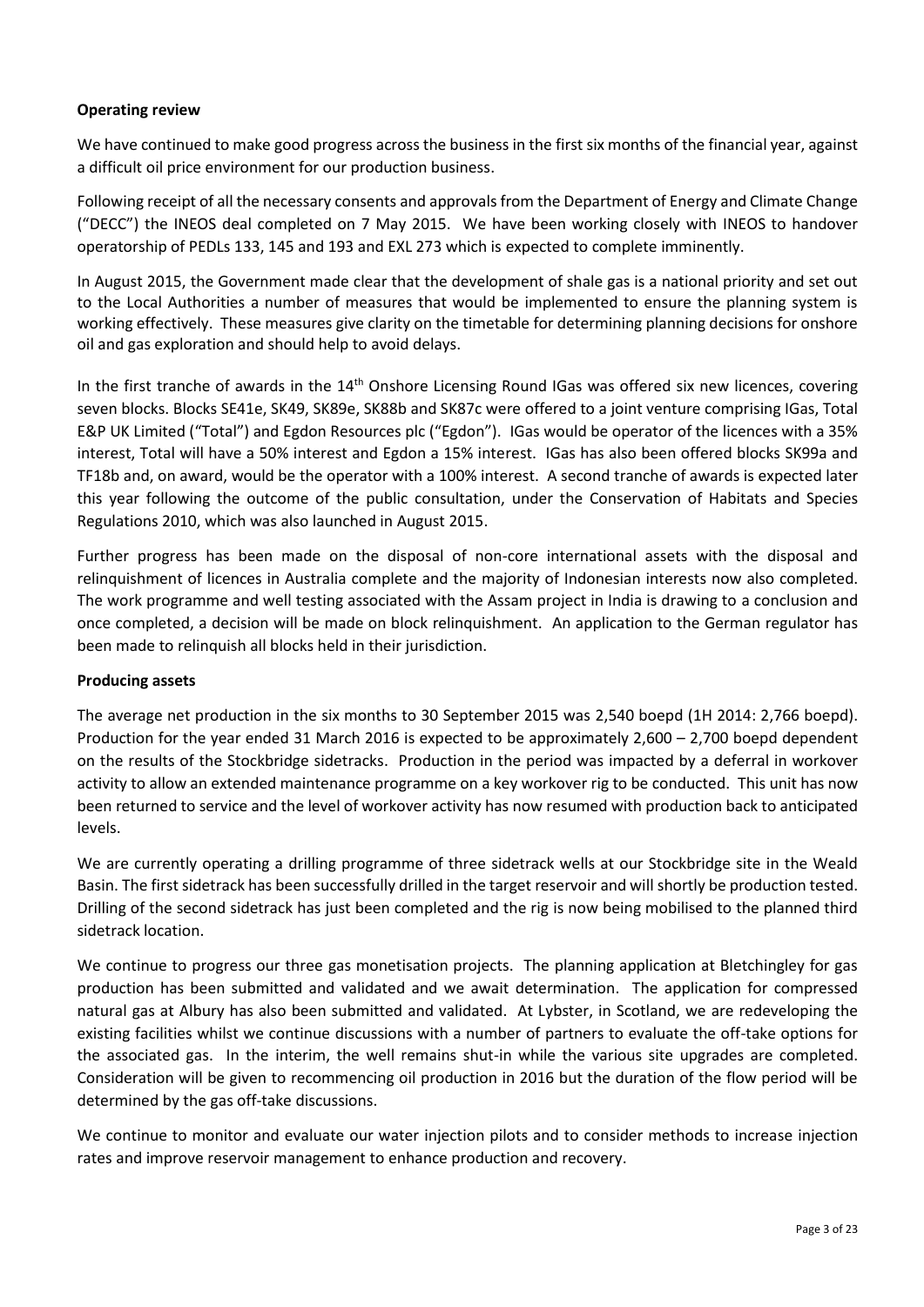Further optimisation of well performance has been achieved through changes in the artificial lift methods adopted on certain wells and this has resulted in reduced operating costs and enhanced productivity. A number of further opportunities to optimise our operations have been identified, and are in the process of being prioritised for 2016.

# **Appraisal assets**

Recent activity, outlined below, commences our work under the five year development plan to advance the evaluation and development of our shale gas resources through to commercial development.

We continue to work with local businesses and energy intensive industries to build a supply chain capable of supporting the shale industry and identify opportunities across our acreage where we can maximise infrastructure and resources to ensure, where possible, we minimise our surface footprint and local impacts. These are always key considerations for site selection.

# *North West*

We have now successfully completed a significant 3D seismic acquisition programme in the North West covering an area of 110km². The next phase will be processing and interpretation of the seismic data which will commence shortly. We expect this to be completed towards the end of the first quarter of 2016 and these results will determine our future exploration and appraisal work programme in the area.

As we move into the appraisal stage, we are in the process of identifying a number of sites for further appraisal drilling and hydraulic fracturing of the wells to determine flow rates and assess commerciality.

In October 2015, we were granted an extension to our planning permission by Trafford Council for a coal bed methane production site in Davyhulme on PEDL 193. The permission, which is to drill two exploration wells and two production laterals, as well as an access road, and equipment to generate electricity from any gas produced, has been extended for up to 25 years.

# *East Midlands and Yorkshire*

In October 2015 we submitted a planning application at our Springs Road site, in North Nottinghamshire. The proposal covers works to drill two exploratory wells in order to evaluate the geology in the local area and begin assessing its potential for shale gas recovery. The site is located in PEDL 140, where we operate on behalf of Total, Egdon and eCorp Oil & Gas UK Ltd.

The application met all of NCC's requirements and it will now undergo a period of consultation before planning officers make a recommendation to the planning committee. Subject to that planning consent and associated permits, it is anticipated that drilling would commence in the summer of 2016.

The drilling of the wells at Springs Road would be an important step in helping us to understand the shale gas potential in North Nottinghamshire and more widely in the East Midlands and Yorkshire.

In the adjoining licence block, PEDL 200, we have identified a new site, Tinker Lane, and have submitted an initial scoping request to NCC to drill a single vertical exploration well to obtain key geological data, including logs and cores.

It is essential to keep the communities in which we work fully informed of our activities and we have a comprehensive engagement programme for both projects including a number of community events. Further information can be found a[t www.igas-engage.co.uk](http://www.igas-engage.co.uk/) an[d www.springsroad.co.uk.](http://www.springsroad.co.uk/)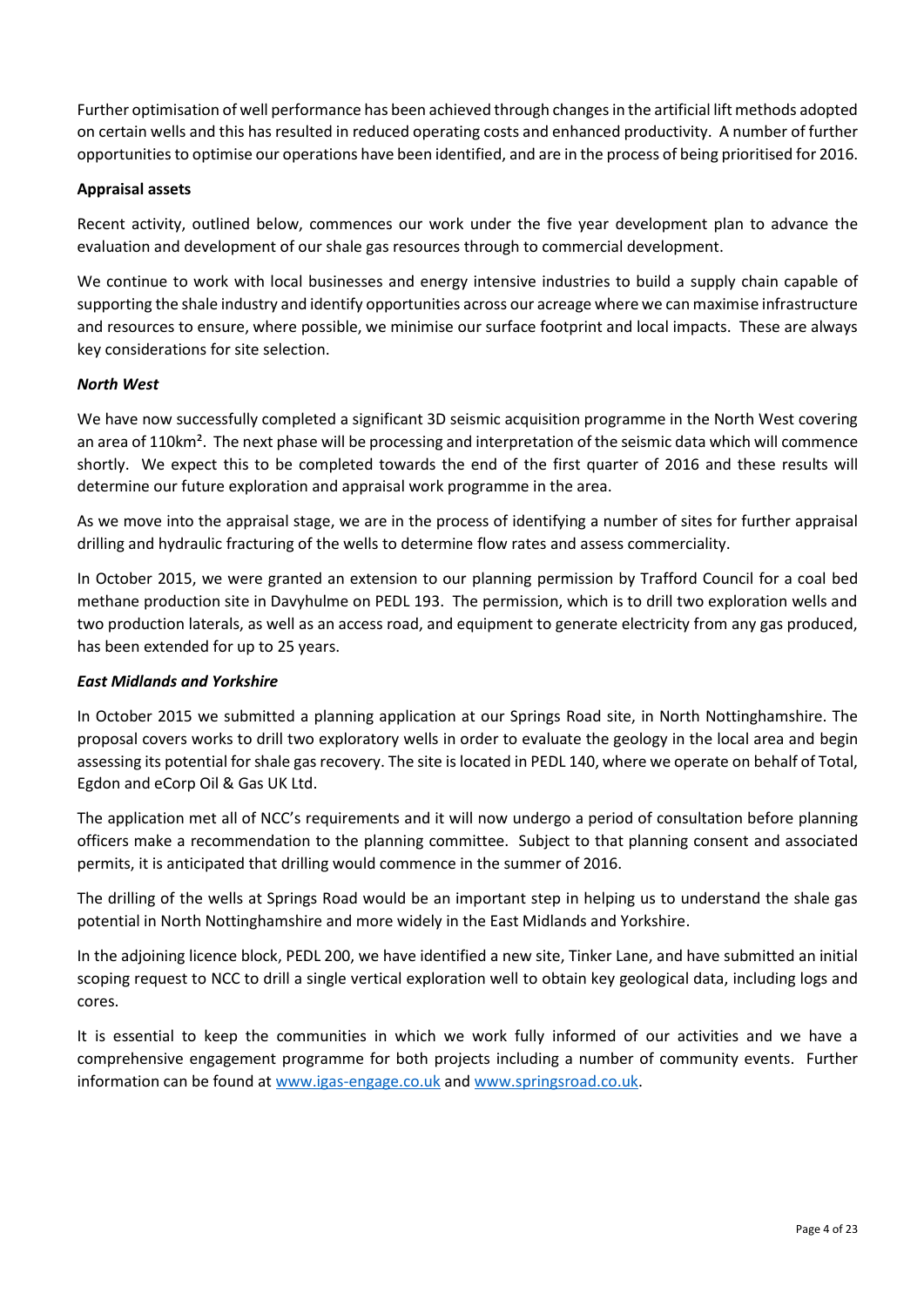# **Financial review**

Good progress was made in the period in strengthening the Group's balance sheet. The farm-out to INEOS for £30m in cash and up to a £138m carried gross work programme has improved the Group's cash position and the amendment of the bond terms has provided the Group with more financial flexibility. The Group now has a carried gross work programme of \$285m on its shale assets which has enhanced the Group's ability to deliver on its strategy.

However, the last six months has seen a further decline in the oil price environment and this has materially impacted the financial results. In 1H 2015 adjusted EBITDA<sup>1</sup> was £7.4m (1H 2014: £14.8m) whilst a loss was recognised from continuing activities after tax of £19.5m (1H 2014: £3.8m). The main factors explaining the movements between 1H 2015 and 1H 2014 were:

- $\bullet$  Reduced revenues of £17.6m (1H 2014: £34.5m) principally due to reduced oil prices;
- Restructuring costs of £1.8m (1H 2014: £nil) following completion of a cost reduction programme;
- Impairment charges of £19.5m (net of tax) (1H 2014: £nil) due to the reduced oil price;
- An exploration write off of £2.6m (net of tax) (1H 2014: £nil);
- A profit on disposal of £4.0m (1H 2014: £nil) on the INEOS farm-out; and
- A tax credit of £10.8m (1H 2014: £5.3m charge) due mainly to timing difference reversals caused by the impairments.

We remain focused on maintaining flexibility for the business in the current oil price environment.

# **Income statement**

The Group recognised revenues of £17.6m in the period (1H 2014: £34.5m). Group production in the period was 453,649 barrels of oil, with ca. 5,500 Mwh of electricity sold, which together represents an average of 2,540 boepd (1H 2014: 2,766 boepd). Revenues for the period also included £1.4m (1H 2014: £4.5m) relating to the sale of third party oil, the bulk of which is processed through our gathering centre at Holybourne in the Weald Basin.

The average realised price for the period per barrel pre hedge was \$55.3 (1H 2014: \$104.2) and post hedge \$60.9 (1H 2014: \$104.2). The average exchange rate for the period was £1: \$1.54 (1H 2014: £1: \$1.68) which positively impacted revenues.

Cost of sales for the period were £16.7m (1H 2014: £21.9m) including depreciation, depletion and amortisation (D,D&A) of £5.6m (1H 2014: £5.7m), and operating costs of £11.1m (1H 2014: £16.2m). Operating costs include a £1.3m charge (1H 2014: £4.2m) in relation to processing third party oil, a decrease of £2.9m from the comparative period due to the decreased number of barrels purchased from third parties and processed by us and the significant fall in the oil price. The contribution received from processing this third party oil was £0.1m (1H 2014: £0.4m). Excluding the costs of processing third party oil, operating costs decreased by £2.2m on the prior period following a cost reduction exercise carried out by the Group earlier in the year.

Operating costs per barrel of oil equivalent were £20.1 (\$31.0), excluding the third party costs (1H 2014: £22.8 (\$38.3) per barrel).

Adjusted EBITDA<sup>1</sup> in the period was £7.4m (1H 2014: £14.8m). Gross profit of £0.9m was recognised in the period (1H 2014: £12.5m). Administrative costs decreased by £0.1m to £4.3m (1H 2014: £4.4m) principally due to the cost reduction exercise.

Net back per boe (on an Income Statement basis)<sup>2</sup> was \$15.5 (£10.1), (1H 2014: \$51.5 (£30.7)) and on a pre G&A basis was \$29.9 (£19.4) (1H 2014: \$66.2 (£39.5)).

 $\overline{a}$ <sup>1</sup> Adjusted EBITDA relates to earnings before gains/(losses) on oil price derivatives, net finance costs, tax, depletion, depreciation and amortisation, impairments, acquisition costs, restructuring costs and IFRS 2 charges

<sup>&</sup>lt;sup>2</sup> Net back per boe on an Income Statement basis is realised oil price, less operating costs and G&A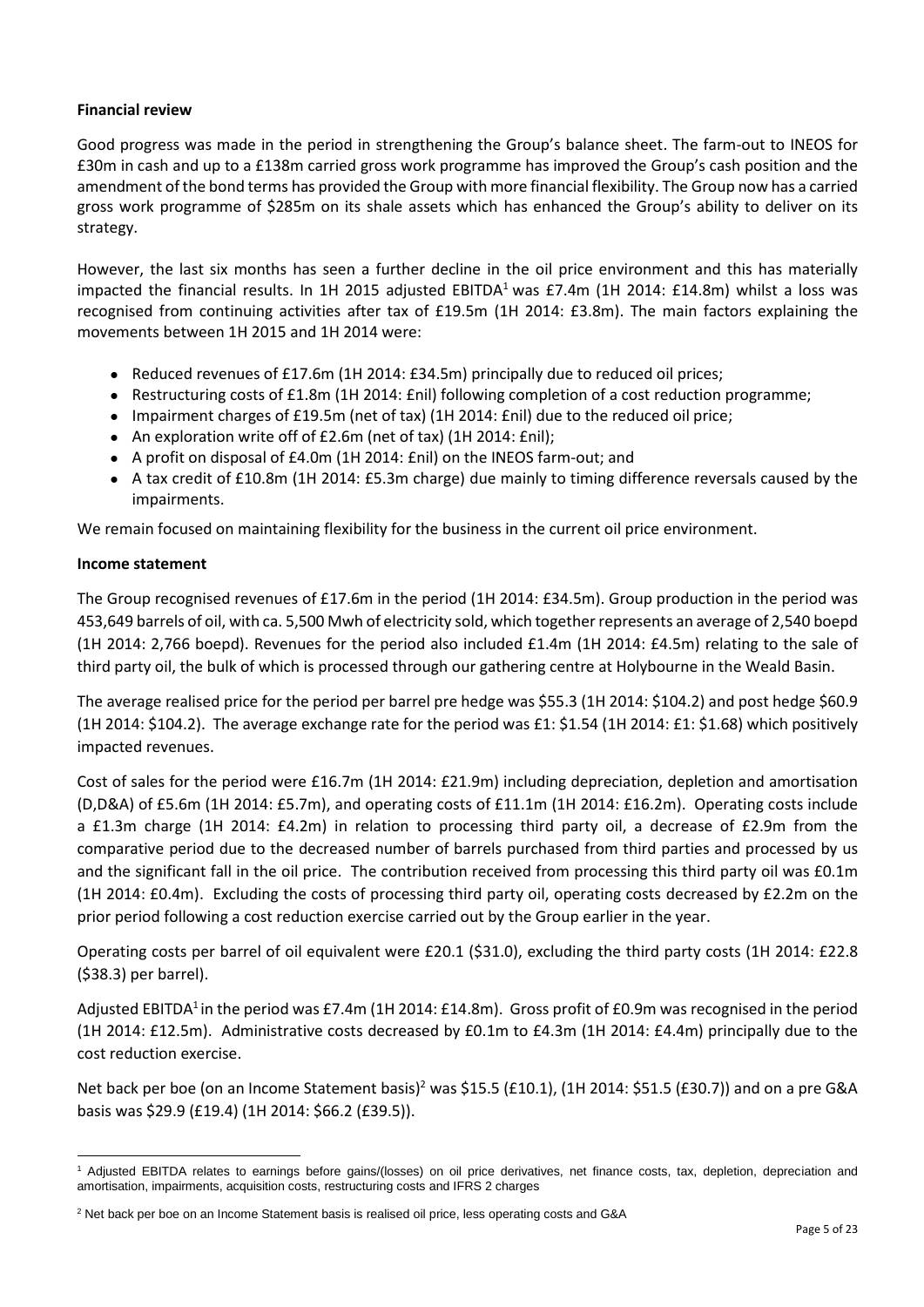The Group recognised an impairment charge of £19.5m (net of tax) (1H 2014: £nil) relating to producing assets (£5.0m net of tax) and goodwill (£14.5m), principally as a result of the reduction in commodity forward curves at the period end. Exploration costs written off were £2.6m (net of tax) (1H 2014: £nil).

Net finance costs were £3.6m in the period (1H 2014: £6.2m), including interest on borrowings of £5.8m (1H 2014: £6.1m), gain on fair value of warrants £0.2m (1H 2014: gain of £2.4m) and a net foreign exchange gain of £2.1m (1H 2014: losses of £2.3m).

# **Portfolio management**

During the period the Group completed the farm-out to INEOS, who acquired an interest in certain licences in the North West and East Midlands and the Group's participating interest in the acreage held under PEDL 133 in Scotland. The consideration for IGas' participating interests comprised £30m cash which was received on completion and a funded forward work programme of up to £138m gross, of which IGas' share to be funded fully by INEOS is expected to amount to approximately £65m. The Group recognised a profit of £4.0m on this transaction.

# **Cash flow**

Net cash used in operating activities in the period amounted to £0.1m (1H 2014: cash generated £12.4m). The Group invested £4.5m across its asset base in the period (1H 2014: £5.3m), of which £3.1m was invested in the conventional assets, where we continue to invest to maintain our production at current levels.

IGas repaid £2.7m (\$4.1m) of principal on borrowings to bondholders in the period in accordance with the terms of the bonds (1H 2014: £2.5m (\$4.1m)), which represents a repayment of 2.5% of the original principal amount of the secured bonds. In June 2015, the Company repurchased bonds with a face value of \$2.0m for \$1.9m.

IGas paid £4.9m (\$7.5m) in interest (1H 2014: £5.6m (\$9.3m)). Cash and cash equivalents were £34.5m at the period end (1H 2014: £29.1m).

# **Balance sheet**

Net assets at 30 September 2015 amounted to £125.7m (31 March 2015: £146.6m) with the decrease in net assets resulting from the loss during 1H 2015 from continuing activities principally due to impairments to assets and goodwill caused by the reduction in commodity prices.

Net debt, being borrowings less cash, at the period end amounted to £64.0m (1H 2014: £80.8m).

# **Principal risks and uncertainties**

The Group constantly monitors the Group's risk exposures and reports to the Audit Committee and the Board on a regular basis. The Audit Committee receives and reviews these reports and focuses on ensuring that the effective systems of internal financial and non-financial controls including the management of risk are maintained. The results of this work are reported to the Board which in turn performs its own review and assessment.

The principal risks for the Group remain as previously detailed on page 26 of the 2014-2015 Annual Report and Accounts and can be summarised as:

- Planning, environmental, licensing and other permitting risks associated with its operations and, in particular, with drilling and production operations;
- No guarantee can be given that oil or gas can be produced in the anticipated quantities from any or all of the Group's assets or that oil or gas can be delivered economically;
- Successful development of shale gas resources;
- Market price risk through variations in the wholesale price of oil in the context of the production from oil fields it owns and operates;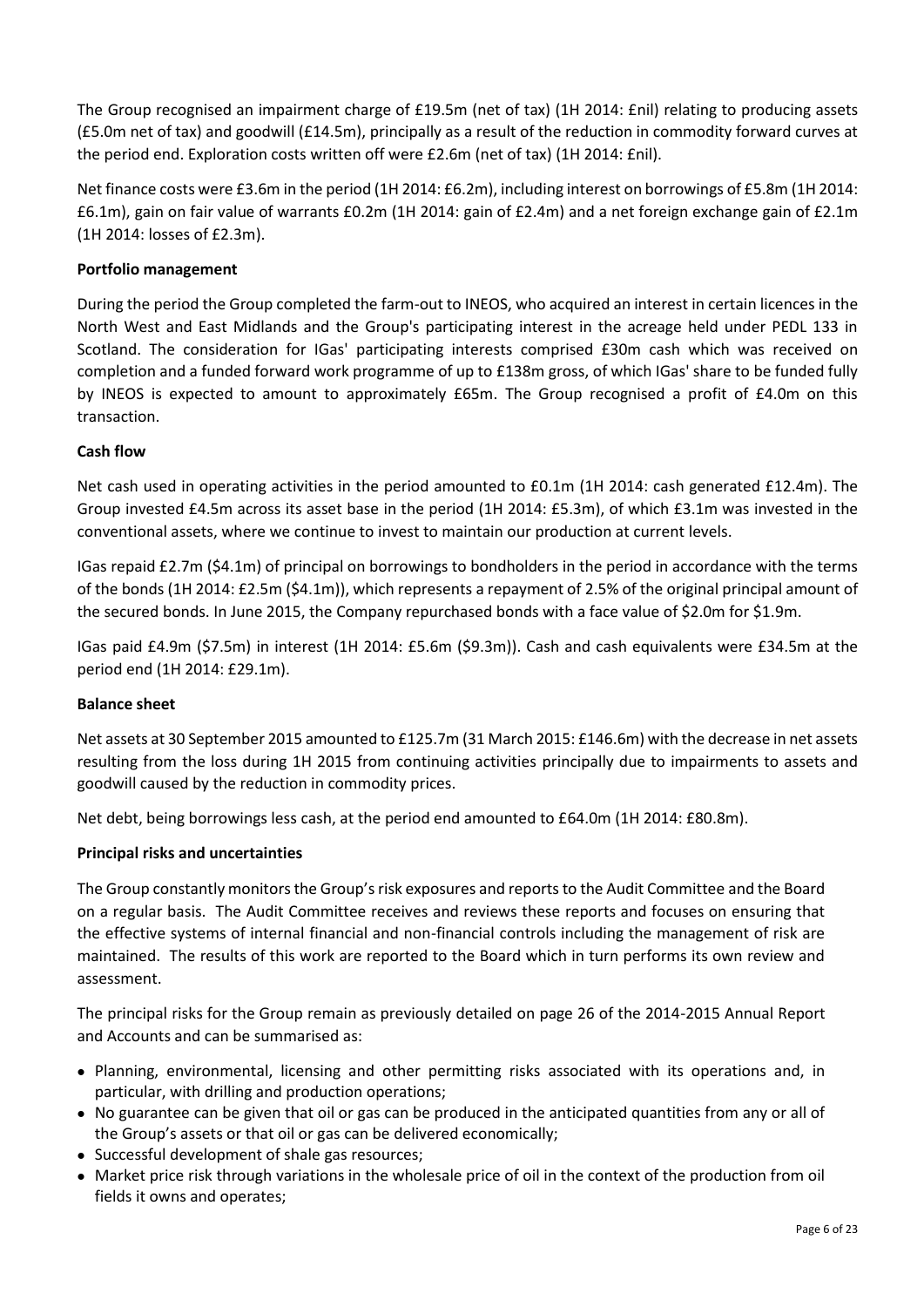- Market price risk through variations in the wholesale price of gas and electricity in the context of its future unconventional production volumes;
- Exchange rate risk through both its major source of revenue and its major borrowings being priced in US\$ while most of the Group's operating and G&A costs are denominated in UK pounds sterling.
- Liquidity risk through its operations;
- Capital risk resulting from its capital structure, including operating within the covenants of its existing bond agreements; and
- Political risk such as change in Government or the effect of local or national referendum.

# **Going concern**

The Group closely monitors and manages its liquidity risks. Cash forecasts for the Group are regularly produced based on, inter alia, the Group's production and expenditure forecasts, management's best estimate of future oil prices (based on current forward curves, adjusted for the Group's hedging programme) and the Group's borrowing facilities. Sensitivities are run to reflect different scenarios including, but not limited to, possible further reductions in commodity prices below the current forward curve and reductions in forecast oil and gas production rates.

The ability of the Group to operate as a going concern is dependent upon the continued availability of future cash flows and the availability of the monies drawn under its Bonds, which in turn is dependent on the Group not breaching covenants. In light of the continuing weakness in oil and gas prices, during the last six months the Board implemented a series of cost saving initiatives that have materially reduced both operating costs and G&A spend. In addition, following positive discussions with the bondholders, the net leverage covenant has been amended to take account of the Group's improved cash position following the INEOS farm-out which was completed during the period.

Whilst the Group has delivered on the above initiatives and has significant available cash balances, on the basis of the Group's current forecasts in this low and uncertain oil price environment the Group could be non-compliant with certain of its covenants in the first half of 2016. In order to continue to meet the covenants, the Board has approved and is implementing a number of available actions. These actions include, but are not limited to, further significant cost reduction, bond buy-backs, further hedging activities and asset portfolio management. The Board continues to engage proactively with bondholders.

The Board believes, on the information currently available, that the actions described above can be delivered to ensure that the Group is compliant with its covenants and it is therefore considered appropriate to adopt the going concern basis in preparing the financial statements.

# **Responsibility statement**

The Directors confirm that to the best of their knowledge:

- a) The condensed set of financial statements has been prepared in accordance with IAS 34 'Interim Financial Reporting'; and
- b) The interim management report includes a fair review of the information required by DTR 4.2.7R (indication of important events during the six months and description of principal risks and uncertainties for the remaining six months of the year).

By order of the Board,

Stephen Bowler **Julian Tedder** Chief Executive Officer Chief Financial Officer 24 November 2015 24 November 2015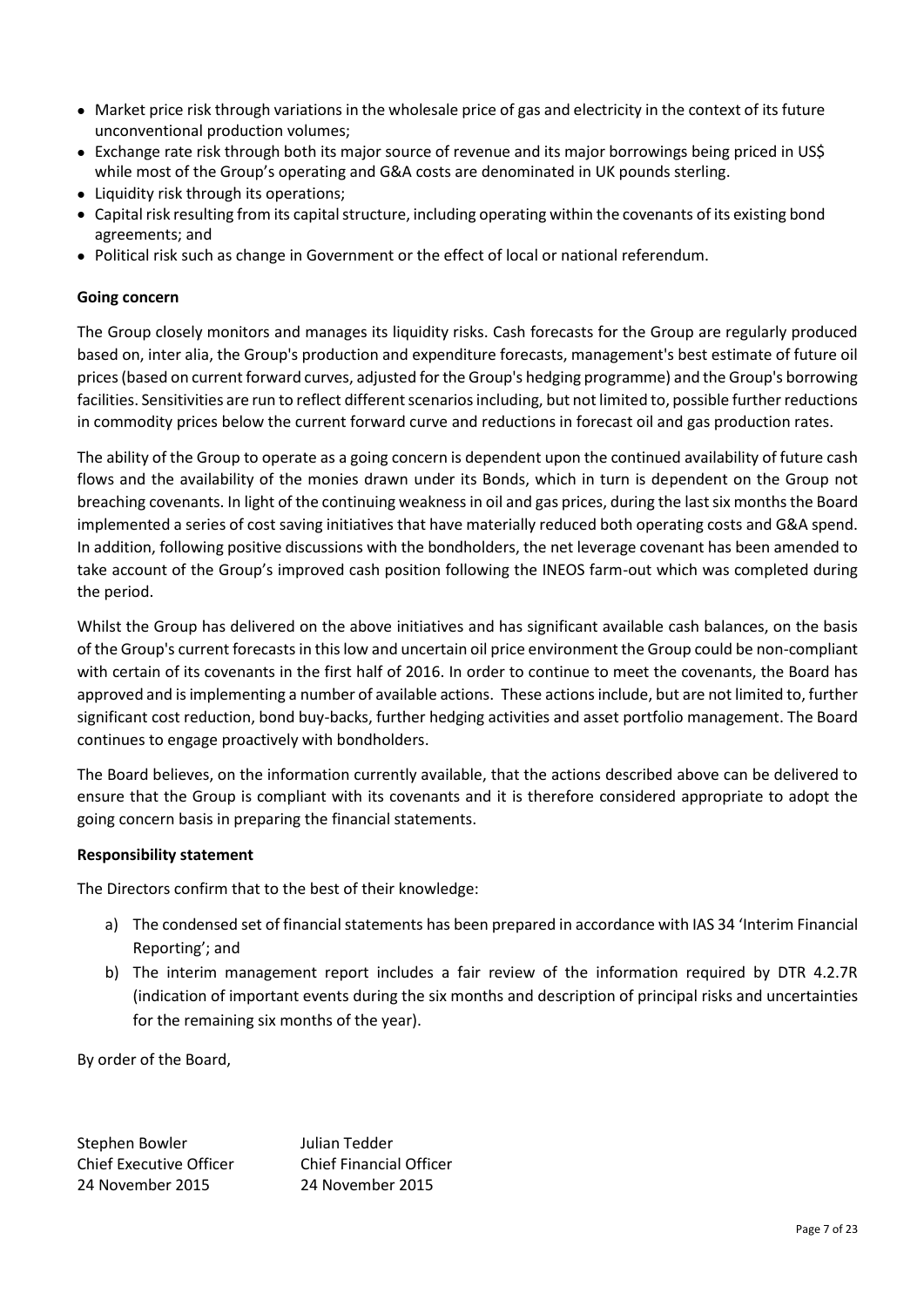## **INDEPENDENT REVIEW REPORT TO IGAS ENERGY PLC**

## **Introduction**

We have been engaged by the Company to review the condensed set of financial statements in the half-yearly financial report for the six months ended 30 September 2015 which comprises the Condensed Consolidated Income Statement, Condensed Consolidated Statement of Comprehensive Income, Condensed Consolidated Balance Sheet, Condensed Consolidated Statement of Changes in Equity, Condensed Consolidated Cash Flow Statement and the related notes 1 to 17. We have read the other information contained in the half-yearly financial report and considered whether it contains any apparent misstatements or material inconsistencies with the information in the condensed set of financial statements.

This report is made solely to the Company in accordance with guidance contained in International Standard on Review Engagements 2410 (UK and Ireland) "Review of Interim Financial Information Performed by the Independent Auditor of the Entity" issued by the Auditing Practices Board. To the fullest extent permitted by law, we do not accept or assume responsibility to anyone other than the Company, for our work, for this report, or for the conclusions we have formed.

## **Directors' responsibilities**

The half-yearly financial report is the responsibility of, and has been approved by, the Directors. The Directors are responsible for preparing the half-yearly financial report in accordance with the Disclosure and Transparency Rules of the United Kingdom's Financial Conduct Authority.

As disclosed in note 2, the annual financial statements of the Group are prepared in accordance with IFRS as adopted by the European Union. The condensed set of financial statements included in this half-yearly financial report have been prepared in accordance with International Accounting Standard 34, "Interim Financial Reporting", as adopted by the European Union.

## **Our responsibility**

Our responsibility is to express to the Company a conclusion on the condensed set of financial statements in the half-yearly financial report based on our review.

## **Scope of review**

We conducted our review in accordance with International Standard on Review Engagements (UK and Ireland) 2410, "Review of Interim Financial Information Performed by the Independent Auditor of the Entity" issued by the Auditing Practices Board for use in the United Kingdom. A review of interim financial information consists of making enquiries, primarily of persons responsible for financial and accounting matters, and applying analytical and other review procedures. A review is substantially less in scope than an audit conducted in accordance with International Standards on Auditing (UK and Ireland) and consequently does not enable us to obtain assurance that we would become aware of all significant matters that might be identified in an audit. Accordingly, we do not express an audit opinion.

## **Conclusion**

Based on our review, nothing has come to our attention that causes us to believe that the condensed set of financial statements in the half-yearly financial report for the six months ended 30 September 2015 is not prepared, in all material respects, in accordance with International Accounting Standard 34 as adopted by the European Union and the Disclosure and Transparency Rules of the United Kingdom's Financial Conduct Authority.

Ernst & Young LLP London 24 November 2015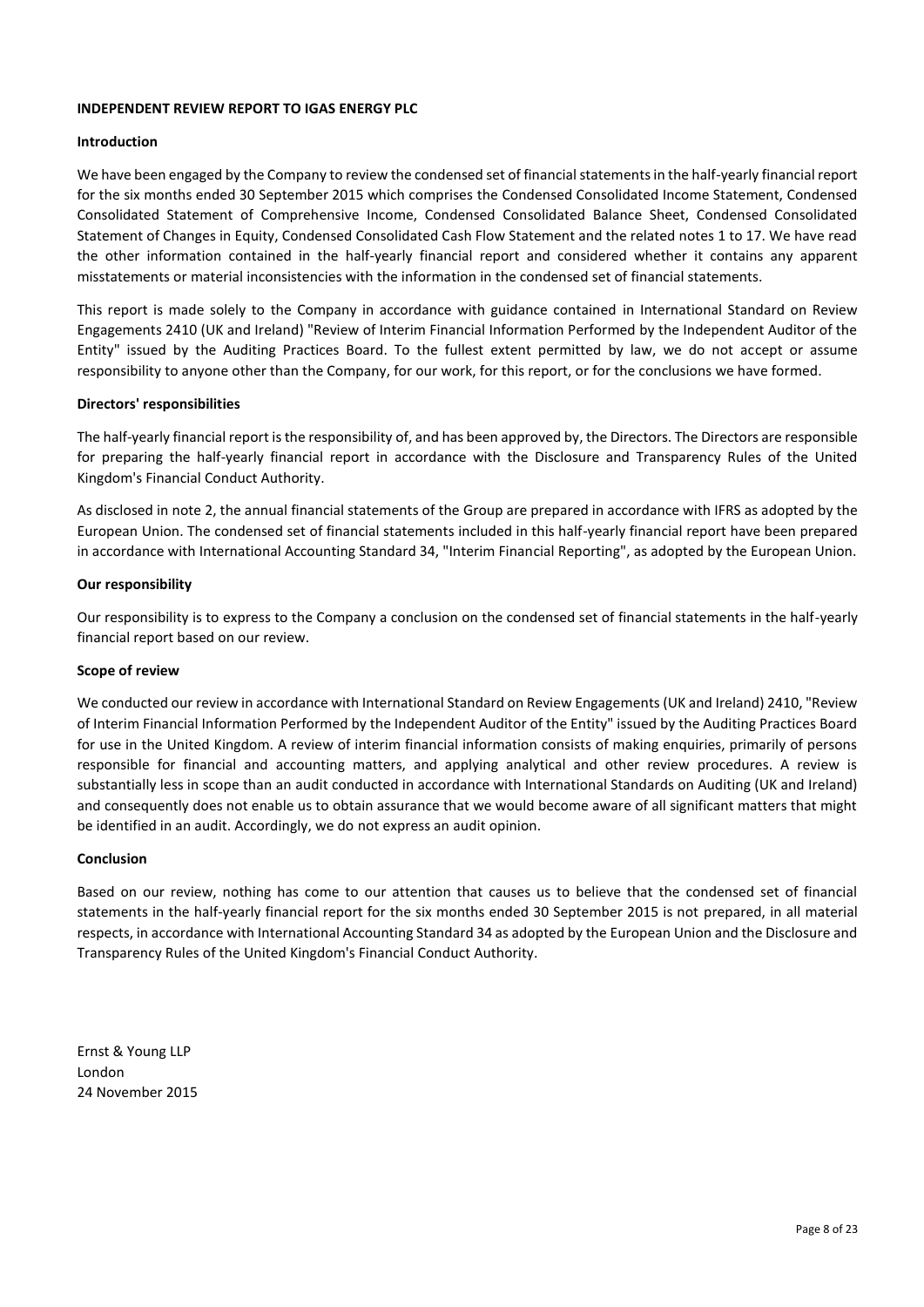## **Condensed Consolidated Income Statement**

|                                                                                                        |                | <b>Unaudited</b><br>6 months ended<br>30 September<br>2015 | Unaudited<br>6 months ended<br>30 September<br>2014 | Audited<br>year ended<br>31 March<br>2015 |
|--------------------------------------------------------------------------------------------------------|----------------|------------------------------------------------------------|-----------------------------------------------------|-------------------------------------------|
|                                                                                                        | <b>Notes</b>   | £000                                                       | £000                                                | £000                                      |
| Revenue                                                                                                | 4              | 17,564                                                     | 34,463                                              | 58,160                                    |
| <b>Cost of sales:</b>                                                                                  |                |                                                            |                                                     |                                           |
| Depletion, depreciation and amortisation                                                               |                | (5, 593)                                                   | (5,751)                                             | (12,805)                                  |
| Other costs of sales                                                                                   |                | (11,076)                                                   | (16, 181)                                           | (29, 927)                                 |
| <b>Total cost of sales</b>                                                                             |                | (16, 669)                                                  | (21, 932)                                           | (42, 732)                                 |
| <b>Gross profit</b>                                                                                    |                | 895                                                        | 12,531                                              | 15,428                                    |
| Administrative expenses                                                                                |                | (5,005)                                                    | (5, 284)                                            | (9, 412)                                  |
| Restructuring costs                                                                                    |                | (1,761)                                                    |                                                     |                                           |
| Impairment of goodwill                                                                                 | 10             | (14, 459)                                                  |                                                     |                                           |
| Exploration and evaluation assets written off                                                          | 11             | (5, 141)                                                   |                                                     | (15, 406)                                 |
| Impairment of property, plant and equipment                                                            | 12             | (10, 103)                                                  |                                                     | (3,946)                                   |
| Profit on disposal of oil and gas assets                                                               | 5              | 3,997                                                      |                                                     |                                           |
| Gain on oil price derivatives                                                                          |                | 4,692                                                      | 283                                                 | 7,018                                     |
| Other income                                                                                           |                | 115                                                        | 144                                                 | 254                                       |
| <b>Operating (loss)/profit</b>                                                                         |                | (26, 770)                                                  | 7,674                                               | (6,064)                                   |
| Finance income                                                                                         | 6              | 2,441                                                      | 2,468                                               | 6,902                                     |
| Finance costs                                                                                          | 6              | (6,029)                                                    | (8,638)                                             | (19, 362)                                 |
| (Loss)/profit from continuing activities before tax                                                    |                | (30, 358)                                                  | 1,504                                               | (18, 524)                                 |
| Income tax credit/(charge)                                                                             | $\overline{7}$ | 10,827                                                     | (5,320)                                             | 23,769                                    |
| (Loss)/profit after tax from continuing operations attributable to equity<br>shareholders of the Group |                | (19, 531)                                                  | (3,816)                                             | 5,245                                     |
| Profit/(loss) after tax from discontinued operations                                                   | 16             | 254                                                        |                                                     | (80)                                      |
| Net (loss)/profit attributable to equity shareholders of the Group                                     |                | (19, 277)                                                  | (3,816)                                             | 5,165                                     |
| (Loss)/profit attributable to equity shareholders:                                                     |                |                                                            |                                                     |                                           |
| Basic (loss)/earnings per share (pence/share)                                                          | 8              | (6.61p)                                                    | (1.87p)                                             | 2.09 <sub>p</sub>                         |
| Diluted (loss)/earnings per share (pence/share)                                                        | 8              | (6.61p)                                                    | (1.87p)                                             | 2.05p                                     |
|                                                                                                        |                |                                                            |                                                     |                                           |

## **Condensed Consolidated Statement of Comprehensive Income**

|                                                 | <b>Unaudited</b> | Unaudited                | Audited    |  |
|-------------------------------------------------|------------------|--------------------------|------------|--|
|                                                 | 6 months ended   | 6 months ended           | year ended |  |
|                                                 | 30 September     | 30 September             | 31 March   |  |
|                                                 | 2015             | 2014                     | 2015       |  |
|                                                 | £000             | £000                     | £000       |  |
| (Loss)/profit for the year                      | (19, 277)        | (3,816)                  | 5,165      |  |
| Other comprehensive (loss)/income for the year: |                  |                          |            |  |
| Currency translation adjustments                | (4,570)          | $\overline{\phantom{a}}$ | (3,035)    |  |
| Total comprehensive (loss)/income for the year  | (23, 847)        | (3,816)                  | 2,130      |  |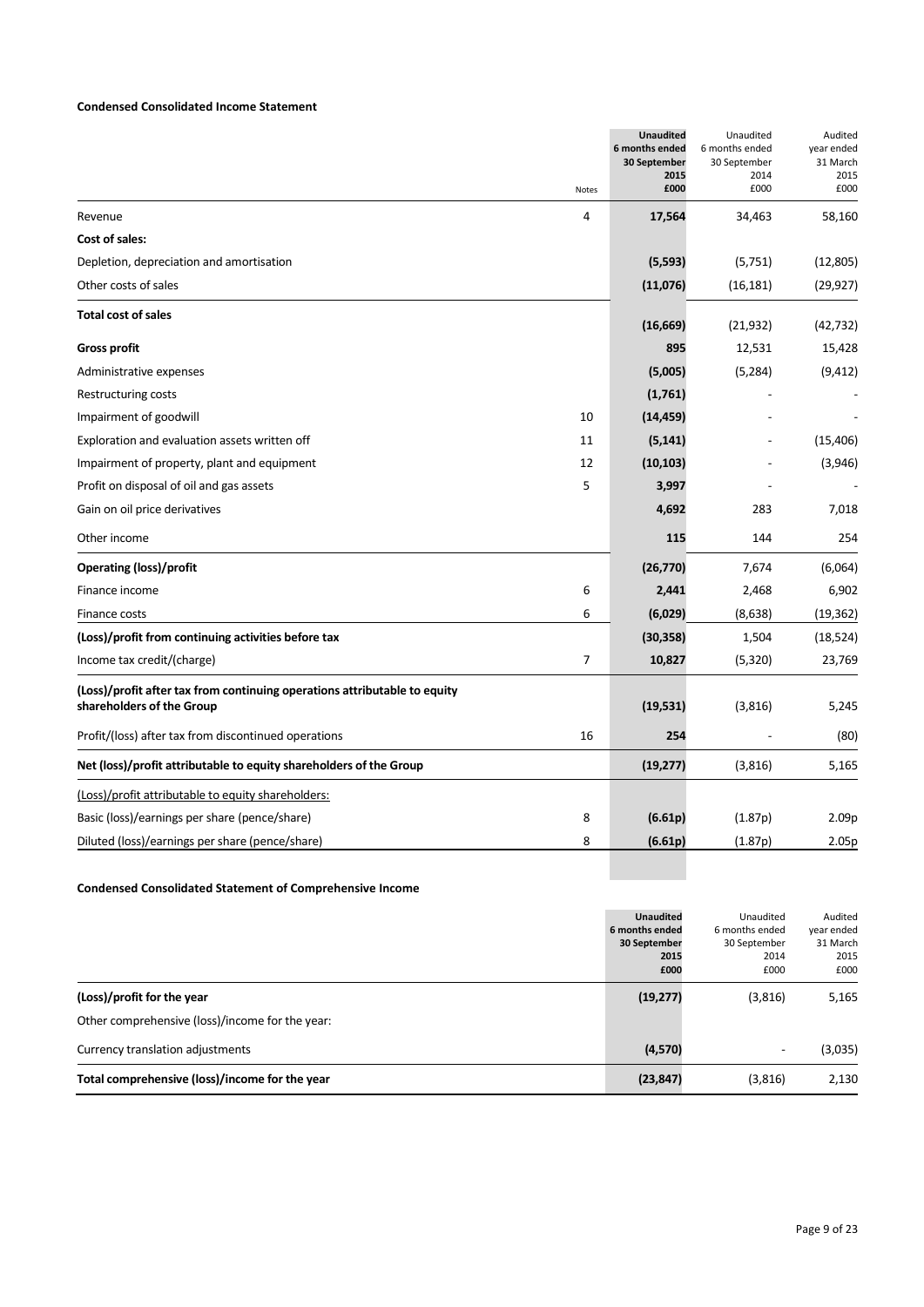## **Condensed Consolidated Balance Sheet**

|                                                                |       | <b>Unaudited at</b><br>30 September<br>2015 | Unaudited at<br>30 September<br>2014 | Audited at<br>31 March<br>2015 |
|----------------------------------------------------------------|-------|---------------------------------------------|--------------------------------------|--------------------------------|
|                                                                | Notes | £000                                        | £000                                 | £000                           |
| <b>ASSETS</b>                                                  |       |                                             |                                      |                                |
| <b>Non-current assets</b>                                      |       |                                             |                                      |                                |
| Intangible exploration and evaluation assets                   | 11    | 120,975                                     | 95,452                               | 151,615                        |
| Property, plant and equipment                                  | 12    | 91,356                                      | 111,989                              | 104,314                        |
| Goodwill                                                       | 10    | 29,569                                      | 39,227                               | 44,028                         |
|                                                                |       | 241,900                                     | 246,668                              | 299,957                        |
| <b>Current assets</b>                                          |       |                                             |                                      |                                |
| Inventories                                                    |       | 1,299                                       | 1,363                                | 960                            |
| Trade and other receivables                                    |       | 10,113                                      | 9,825                                | 8,151                          |
| Cash and cash equivalents                                      | 15    | 34,481                                      | 29,051                               | 19,025                         |
| Other financial assets - restricted cash                       | 15    | 2,766                                       | $\overline{\phantom{a}}$             | 2,097                          |
| Derivative financial instruments                               | 13    | 4,443                                       | 233                                  | 1,574                          |
| Assets classified as held for sale                             |       | 1,178                                       | $\blacksquare$                       | 5,013                          |
|                                                                |       | 54,280                                      | 40,472                               | 36,820                         |
| <b>Total assets</b>                                            |       | 296,180                                     | 287,140                              | 336,777                        |
| <b>LIABILITIES</b>                                             |       |                                             |                                      |                                |
| <b>Current liabilities</b>                                     |       |                                             |                                      |                                |
| Trade and other payables                                       |       | (9,893)                                     | (8, 917)                             | (7,981)                        |
| <b>Current tax liabilities</b>                                 |       | (1, 220)                                    |                                      | (1,085)                        |
| Borrowings                                                     | 15    | (5,091)                                     | (5,089)                              | (5, 310)                       |
| Other liabilities                                              |       | (148)                                       | (3, 250)                             | (349)                          |
| Derivative financial instruments                               | 13    |                                             |                                      | (201)                          |
| Liabilities associated with assets classified as held for sale |       | (1, 811)                                    | $\overline{\phantom{a}}$             | (5,998)                        |
|                                                                |       | (18, 163)                                   | (17, 256)                            | (20, 924)                      |
| <b>Non-current liabilities</b>                                 |       |                                             |                                      |                                |
| <b>Borrowings</b>                                              | 15    | (96, 165)                                   | (104, 724)                           | (102, 229)                     |
| Deferred tax liabilities                                       |       | (21, 688)                                   | (62, 984)                            | (32, 811)                      |
| Provisions                                                     |       | (29, 084)                                   | (28, 470)                            | (28, 826)                      |
| Contingent deferred consideration                              | 9     | (5, 367)                                    | $\blacksquare$                       | (5, 367)                       |
|                                                                |       | (152, 304)                                  | (196, 178)                           | (169, 233)                     |
| <b>Total liabilities</b>                                       |       | (170, 467)                                  | (213, 434)                           | (190, 157)                     |
| <b>Net assets</b>                                              |       | 125,713                                     | 73,706                               | 146,620                        |
| <b>EQUITY</b>                                                  |       |                                             |                                      |                                |
| <b>Capital and reserves</b>                                    |       |                                             |                                      |                                |
| Called up share capital                                        |       | 26,527                                      | 17,392                               | 26,446                         |
| Share premium account                                          |       | 117,601                                     | 60,915                               | 117,463                        |
| Capital redemption reserve                                     |       | 41,239                                      | 41,239                               | 41,239                         |
| Foreign currency translation reserve                           |       | (4,570)                                     | $\overline{\phantom{a}}$             | (3,035)                        |
| Other reserves                                                 |       | 664                                         | 385                                  | 1,264                          |
| Accumulated deficit                                            |       | (55, 748)                                   | (46, 225)                            | (36, 757)                      |
| Shareholders' funds                                            |       | 125,713                                     | 73,706                               | 146,620                        |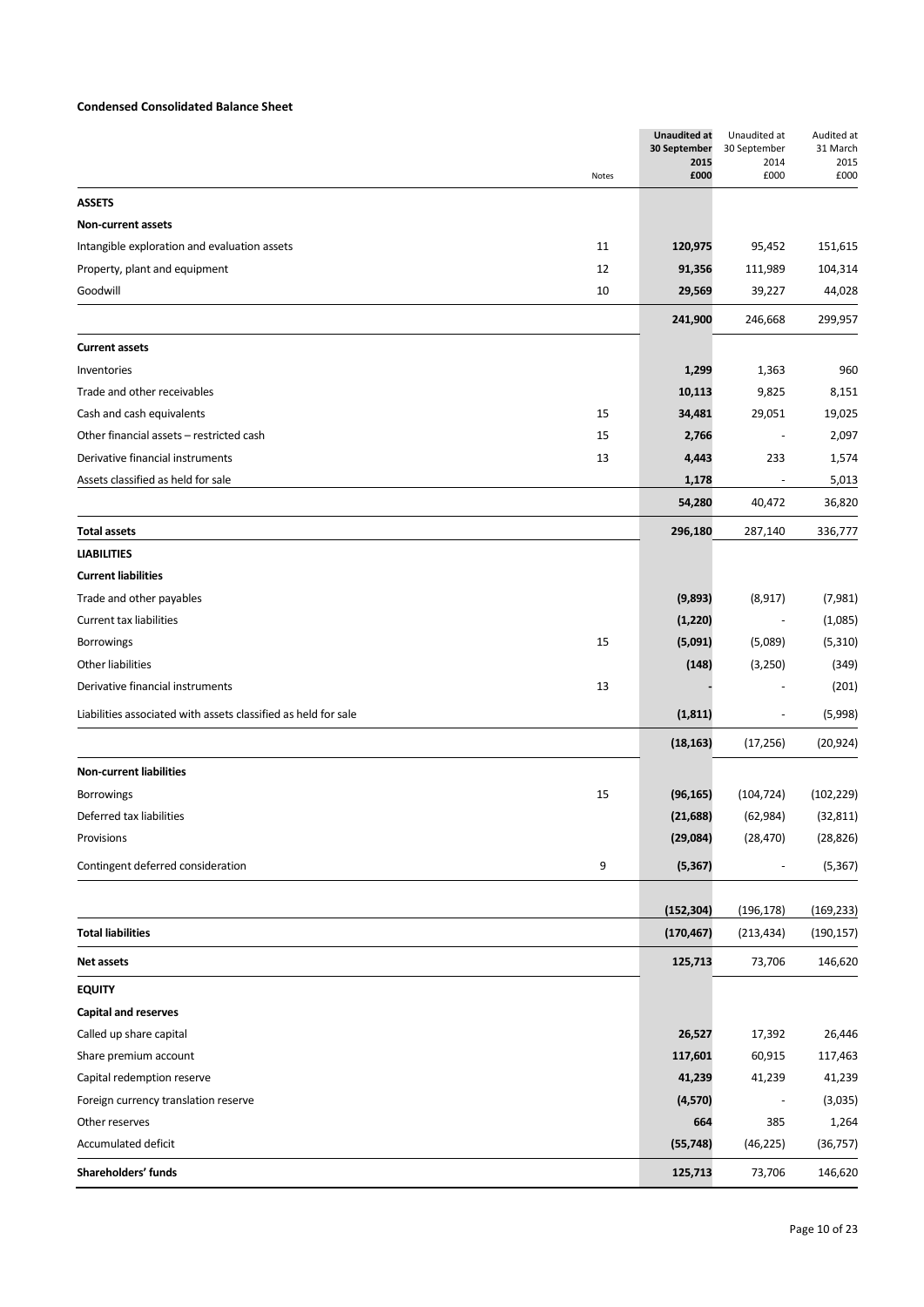## **Condensed Consolidated Statement of Changes in Equity**

| At 30 September 2015 (unaudited)                               | 26,527                   | 117,601                    | 41,239                        | (4,570)                         | 664                         | (55, 748)                      | 125,713       |
|----------------------------------------------------------------|--------------------------|----------------------------|-------------------------------|---------------------------------|-----------------------------|--------------------------------|---------------|
| Currency translation adjustments                               |                          |                            |                               | (1, 535)                        |                             |                                | (1, 535)      |
| Issue of shares during the period                              | 81                       | 138                        |                               |                                 |                             |                                | 219           |
| Lapse of LTIPs under the employee share plan (note<br>14)      |                          |                            |                               |                                 | (286)                       | 286                            |               |
| Forfeiture of LTIPs under the employee share plan<br>(note 14) |                          |                            |                               |                                 | (1,001)                     |                                | (1,001)       |
| Employee share plans (note 14)                                 |                          |                            |                               |                                 | 687                         |                                | 687           |
| Total comprehensive loss for the period                        |                          |                            |                               |                                 |                             | (19, 277)                      | (19, 277)     |
| At 1 April 2015 (audited)                                      | 26,446                   | 117,463                    | 41,239                        | (3,035)                         | 1,264                       | (36, 757)                      | 146,620       |
| Currency translation adjustments                               |                          |                            |                               | (3,035)                         |                             |                                | (3,035)       |
| Issue of shares during the year                                | 9,054                    | 56,548                     |                               |                                 |                             |                                | 65,602        |
| Warrants exercised                                             |                          |                            |                               |                                 |                             |                                |               |
| Lapse of LTIPs under the employee share plan                   |                          |                            |                               | L.                              | (487)                       | 487                            |               |
| Employee share plans                                           |                          |                            |                               |                                 | 1,366                       |                                | 1,366         |
| Total comprehensive profit for the year                        |                          |                            |                               |                                 |                             | 8,981                          | 8,981         |
| At 30 September 2014 (unaudited)                               | 17,392                   | 60,915                     | 41,239                        | $\overline{a}$                  | 385                         | (46, 225)                      | 73,706        |
| Issue of shares during the period                              | 166                      | 865                        |                               |                                 |                             |                                | 1,031         |
| Warrants exercised                                             |                          | 1,117                      |                               |                                 |                             |                                | 1,117         |
| Employee share plans - treasury shares issued<br>under SIP     |                          |                            |                               |                                 | (115)                       |                                | (115)         |
| Employee share plans                                           |                          |                            |                               |                                 | 1,167                       |                                | 1,167         |
| Total comprehensive loss for the period                        |                          |                            |                               |                                 |                             | (3,816)                        | (3,816)       |
| At 1 April 2014 (audited)                                      | 17,226                   | 58,933                     | 41,239                        |                                 | (667)                       | (42, 409)                      | 74,322        |
|                                                                | share<br>capital<br>£000 | premium<br>account<br>£000 | redemption<br>reserve<br>£000 | translation<br>reserve*<br>£000 | Other<br>reserves**<br>£000 | Accumulated<br>deficit<br>£000 | Total<br>£000 |
|                                                                | Called up                | Share                      | Capital                       | Foreign<br>currency             |                             |                                |               |

\* The foreign currency translation reserve represents exchange gains and losses arising on translation of foreign currency subsidiaries net assets and results for the period and on translation of those subsidiaries intercompany balances which form part of the net investment of the Group.

\*\* Other reserves include: 1) LTIP/VCP/EDRP reserves which represent the cost of share options issued under the long term incentive plans; 2) share investment plan reserve which represents the cost of the partnership and matching shares; 3) treasury shares reserve which represents the cost of shares in IGas Energy plc purchased in the market and held by the IGas Employee Benefit Trust to satisfy awards held under the Group incentive plans; and 4) capital contribution reserve which arose following the acquisition of IGas Exploration UK Limited.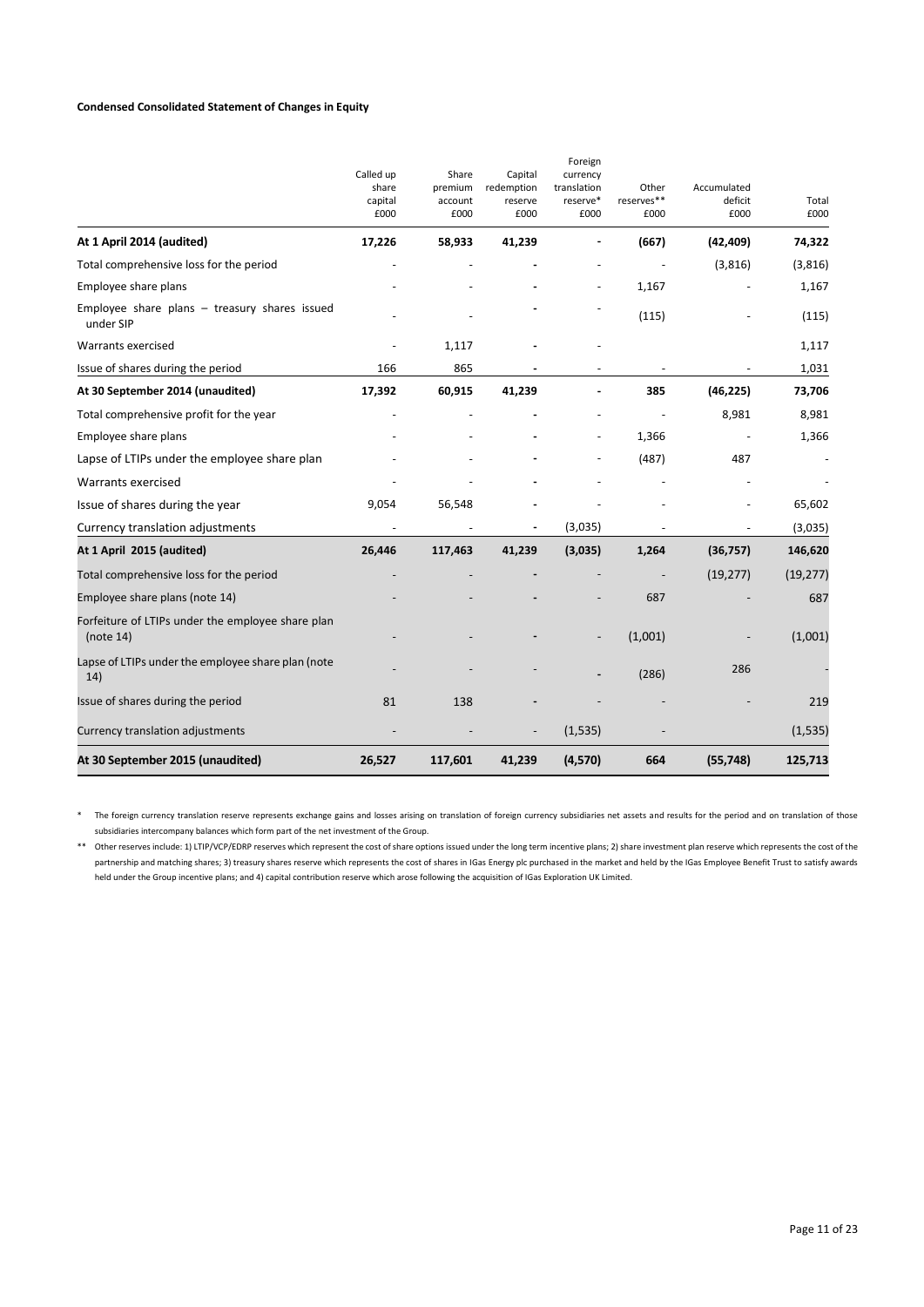## **Condensed Consolidated Cash Flow Statement**

|                                                                                                                | <b>Notes</b> | <b>Unaudited</b><br>6 Months<br>ended<br>30<br>September<br>2015 | Unaudited<br>6 Months<br>ended<br>30<br>September<br>2014 | Audited<br>year<br>ended<br>31 March<br>2015<br>£000 |
|----------------------------------------------------------------------------------------------------------------|--------------|------------------------------------------------------------------|-----------------------------------------------------------|------------------------------------------------------|
| Cash flows from operating activities:                                                                          |              | £000                                                             | £000                                                      |                                                      |
| (Loss)/profit before tax for the period                                                                        |              | (30, 103)                                                        | 1,504                                                     | (18, 524)                                            |
| Adjustment for non-operating gain relating to farm-out                                                         |              | (3,997)                                                          |                                                           |                                                      |
| Depreciation, depletion and amortisation                                                                       |              | 5,681                                                            | 5,823                                                     | 13,031                                               |
| Abandonment costs incurred                                                                                     |              | (6)                                                              | (35)                                                      | (95)                                                 |
| Share based payment charge                                                                                     | 14           | 46                                                               | 667                                                       | 1,487                                                |
| Impairment of goodwill                                                                                         | 10           | 14,459                                                           |                                                           |                                                      |
| Exploration and evaluation assets written off                                                                  | 11           | 5,141                                                            |                                                           | 15,406                                               |
| Impairment of property, plant and equipment                                                                    | 12           | 10,103                                                           |                                                           | 3,964                                                |
| Gain on oil price derivatives                                                                                  |              | (3,070)                                                          | (283)                                                     | (1, 422)                                             |
| Finance income                                                                                                 | 6            | (2, 441)                                                         | (2,468)                                                   | (6,902)                                              |
| Finance costs                                                                                                  | 6            | 6,029                                                            | 8,638                                                     | 19,362                                               |
| Other non-cash adjustments                                                                                     |              | (74)                                                             |                                                           | (24)                                                 |
| Profit from discontinued operations                                                                            |              | (254)                                                            |                                                           |                                                      |
| Operating cash flow before working capital movements                                                           |              | 1,514                                                            | 13,846                                                    | 26,066                                               |
| (Increase)/decrease in trade and other receivables and other financial assets                                  |              | (2, 545)                                                         | 1,536                                                     | 5,755                                                |
| Increase/(decrease) in trade and other payables, net of accruals related to investing activities               |              | 1,296                                                            | (2,981)                                                   | (5,920)                                              |
| (Increase)/decrease in inventories                                                                             |              | (26)                                                             | (19)                                                      | 383                                                  |
| Cash generated from continuing operating activities                                                            |              | 239                                                              | 12,382                                                    | 26,284                                               |
| Cash used in discontinued operating activities                                                                 |              | (371)                                                            |                                                           |                                                      |
| <b>Taxation paid</b>                                                                                           |              |                                                                  |                                                           | (15)                                                 |
| Net cash used in operating activities                                                                          |              | (132)                                                            | 12,382                                                    | 26,469                                               |
| Cash flows from investing activities                                                                           |              |                                                                  |                                                           |                                                      |
| Purchase of exploration and evaluation assets                                                                  |              | (1, 361)                                                         | (2,965)                                                   | (11,033)                                             |
| Purchase of property, plant and equipment                                                                      |              | (3, 107)                                                         | (2, 344)                                                  | (5, 775)                                             |
| Acquisitions, net of cash acquired                                                                             |              |                                                                  |                                                           | 2,524                                                |
| Disposal of investment                                                                                         |              |                                                                  |                                                           | 1,500                                                |
| Disposal of exploration and evaluation assets                                                                  |              | 30,000                                                           |                                                           | 375                                                  |
| Disposal of oil and gas assets                                                                                 |              | 181                                                              |                                                           |                                                      |
| Interest received                                                                                              |              | 99                                                               | 31                                                        | 70                                                   |
| Cash generated from/(used in) continuing investing activities                                                  |              | 25,812                                                           | (5, 278)                                                  | (12, 399)                                            |
| Cash used in discontinued investing activities                                                                 |              | (565)                                                            |                                                           |                                                      |
| Net cash generated from/(used in) investing activities                                                         |              | 25,247                                                           | (5,278)                                                   | (12, 339)                                            |
| Cash flows from financing activities                                                                           |              |                                                                  |                                                           |                                                      |
| Cash proceeds from issue of ordinary share capital                                                             |              | 88                                                               | 910                                                       | 997                                                  |
| Share issue costs                                                                                              |              |                                                                  | $\blacksquare$                                            | (1,882)                                              |
| Interest paid                                                                                                  |              | (4, 905)                                                         | (5,614)                                                   | (11, 548)                                            |
| Bond renegotiation costs                                                                                       |              | (936)                                                            |                                                           |                                                      |
| Repayment of loans and borrowings                                                                              |              | (3, 917)                                                         | (2,484)                                                   | (13, 688)                                            |
| Cash used in continuing financing activities                                                                   |              | (9,670)                                                          | (7, 188)                                                  | (26, 121)                                            |
| Cash used in discontinued financing activities                                                                 |              | (77)                                                             |                                                           |                                                      |
| Net cash used in financing activities                                                                          |              | (9,747)                                                          | (7,188)                                                   | (26, 121)                                            |
| Net increase/(decrease) in cash and cash equivalents in the period                                             |              | 15,368                                                           | (84)                                                      | (11,991)                                             |
| Net foreign exchange difference                                                                                |              | (98)                                                             | 834                                                       | 2,715<br>28,301                                      |
| Cash and cash equivalents at the beginning of the period<br>Cash and cash equivalents at the end of the period | 15           | 19,025<br>34,295                                                 | 28,301<br>29,051                                          | 19,025                                               |
|                                                                                                                |              |                                                                  |                                                           |                                                      |

Cash and cash equivalents at the end of the period include £0.2 million overdraft relating to discontinued operations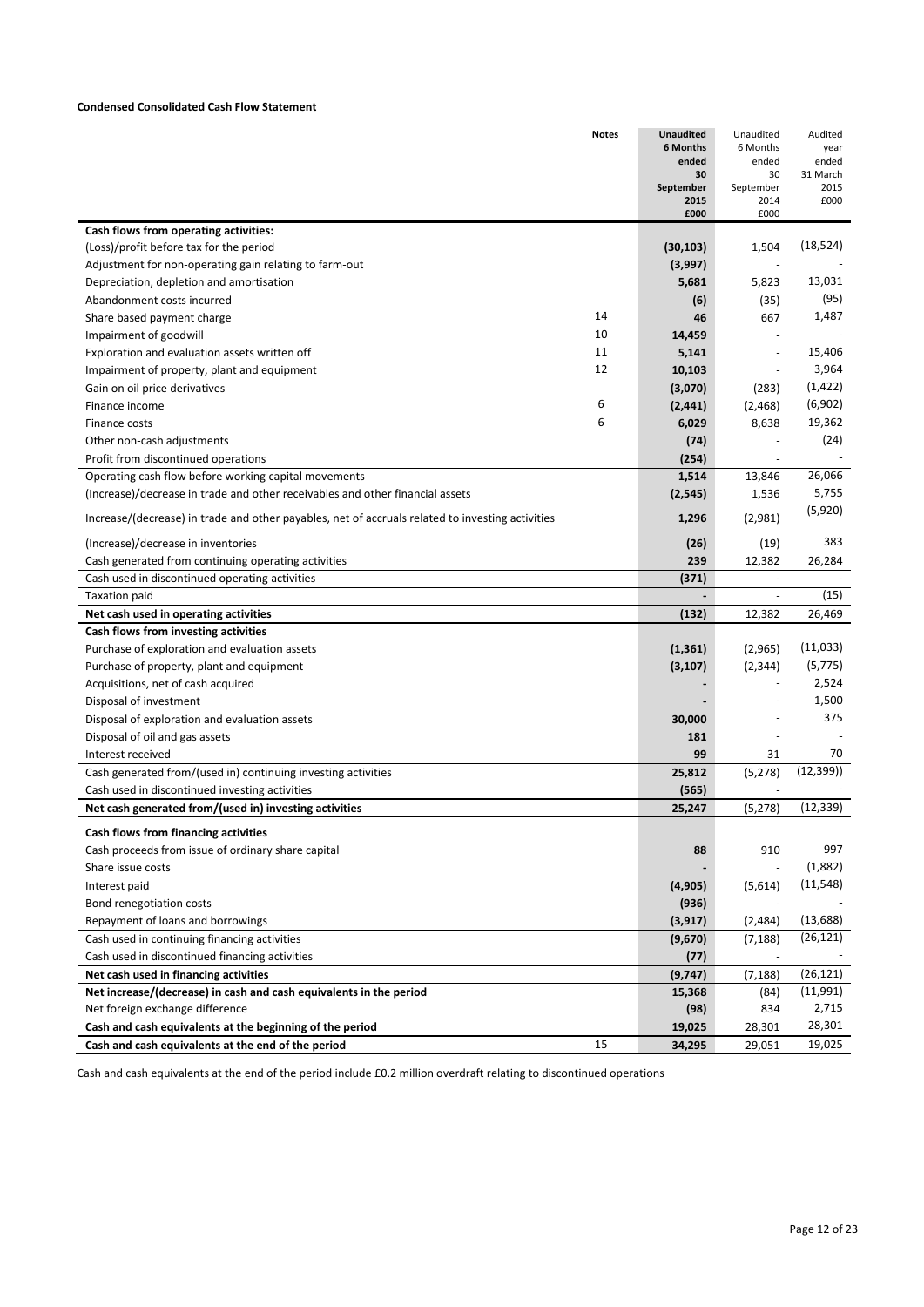#### **1 Corporate information**

The interim condensed consolidated financial statements of the Group for the six months ended 30 September 2015, which are unaudited, were authorised for issue in accordance with a resolution of the Directors on 24 November 2015.

IGas Energy plc is a public limited company incorporated and domiciled in England whose shares are publicly traded. The Group's principal area of activity is exploring for, appraising, developing and producing oil and gas resources in Great Britain.

#### **2 Accounting policies**

#### **Basis of preparation**

These condensed consolidated financial statements have been prepared in accordance with International Accounting Standard ('IAS') 34 - Interim Financial Reporting as adopted by the European Union. Accordingly the interim financial statements do not include all of the information or disclosures required in the annual financial statements, and therefore should be read in conjunction with the consolidated financial statements and the notes thereto in the Group's annual report and accounts for the year ended 31 March 2015.

The financial information contained in this document does not constitute statutory accounts as defined by Section 435 of the Companies Act 2006 (England & Wales). The financial information as at 31 March 2015 is based on the statutory accounts for the financial period ended 31 March 2015. A copy of the statutory accounts for that year, which were prepared in accordance with International Financial Reporting Standards (IFRS) as adopted by the European Union up to 31 March 2015, has been delivered to the Register of Companies and is available on the Company's website at www.igasplc.com. The auditor's report in accordance with Chapter 3 Part 16 of the Companies Act 2006 in relation to those accounts was unqualified and did not contain any matters on which the auditors are required to report an exception in accordance with section 498 (2) and (3) of the Companies Act 2006.

The comparative amounts have been amended to reflect the finalisation of the acquisition accounting for Dart (note 9).

#### **Changes in presentation and disclosures**

In May 2014, amendments were made to the AIM rules in relation to the interim reporting in order to align these to accounting standards. Specifically, the rule regarding the comparative periods has changed such that the comparative balance sheet as at the prior year interim date is no longer required. Whilst the Group has prepared its prior year interim statements on this basis, it chooses to revert back to having comparative period data going forward.

In previous years, certain exceptional items, as defined in the Group's accounting policies, were disclosed separately under the heading "exceptional items" in the income statement after operating profit. During the current period, all exceptional items are reported within operating profit, thereby reducing operating profit by £876k in the six months ended 30 September 2014 and increasing operating loss by £876k for the year ended 31 March 2015. The directors consider this change to provide more reliable and relevant information as the nature of separately disclosed exceptional items was not sufficiently distinct from other separately disclosed material items in the income statement

In addition, the Group no longer presents adjusted earnings per share (EPS); the comparative period disclosures have therefore also not been presented. Management considers the removal of adjusted EPS to result in clearer disclosure and more reliable and relevant information, recognising that the adjusted earnings measure is not defined by IFRS and required judgement in determining the relevant adjustments.

### **Going concern**

The Group closely monitors and manages its liquidity risks. Cash forecasts for the Group are regularly produced based on, inter alia, the Group's production and expenditure forecasts, management's best estimate of future oil prices (based on current forward curves, adjusted for the Group's hedging programme) and the Group's borrowing facilities. Sensitivities are run to reflect different scenarios including, but not limited to, possible further reductions in commodity prices below the current forward curve and reductions in forecast oil and gas production rates.

The ability of the Group to operate as a going concern is dependent upon the continued availability of future cash flows and the availability of the monies drawn under its Bonds, which in turn is dependent on the Group not breaching covenants. In light of the continuing weakness in oil and gas prices, during the last six months the Board implemented a series of cost saving initiatives that have materially reduced both operating costs and G&A spend. In addition, following positive discussions with the bondholders, the net leverage covenant has been amended to take account of the Group's improved cash position following the INEOS farm-out which was completed during the period.

Whilst the Group has delivered on the above initiatives and has significant available cash balances, on the basis of the Group's current forecasts in this low and uncertain oil price environment the Group could be non-compliant with certain of its covenants in the first half of 2016. In order to continue to meet the covenants, the Board has approved and is implementing a number of available actions. These actions include, but are not limited to, further significant cost reduction, bond buy-backs, further hedging activities and asset portfolio management. The Board continues to engage proactively with bondholders.

The Board believes, on the information currently available, that the actions described above can be delivered to ensure that the Group is compliant with its covenants and it is therefore considered appropriate to adopt the going concern basis in preparing the financial statements.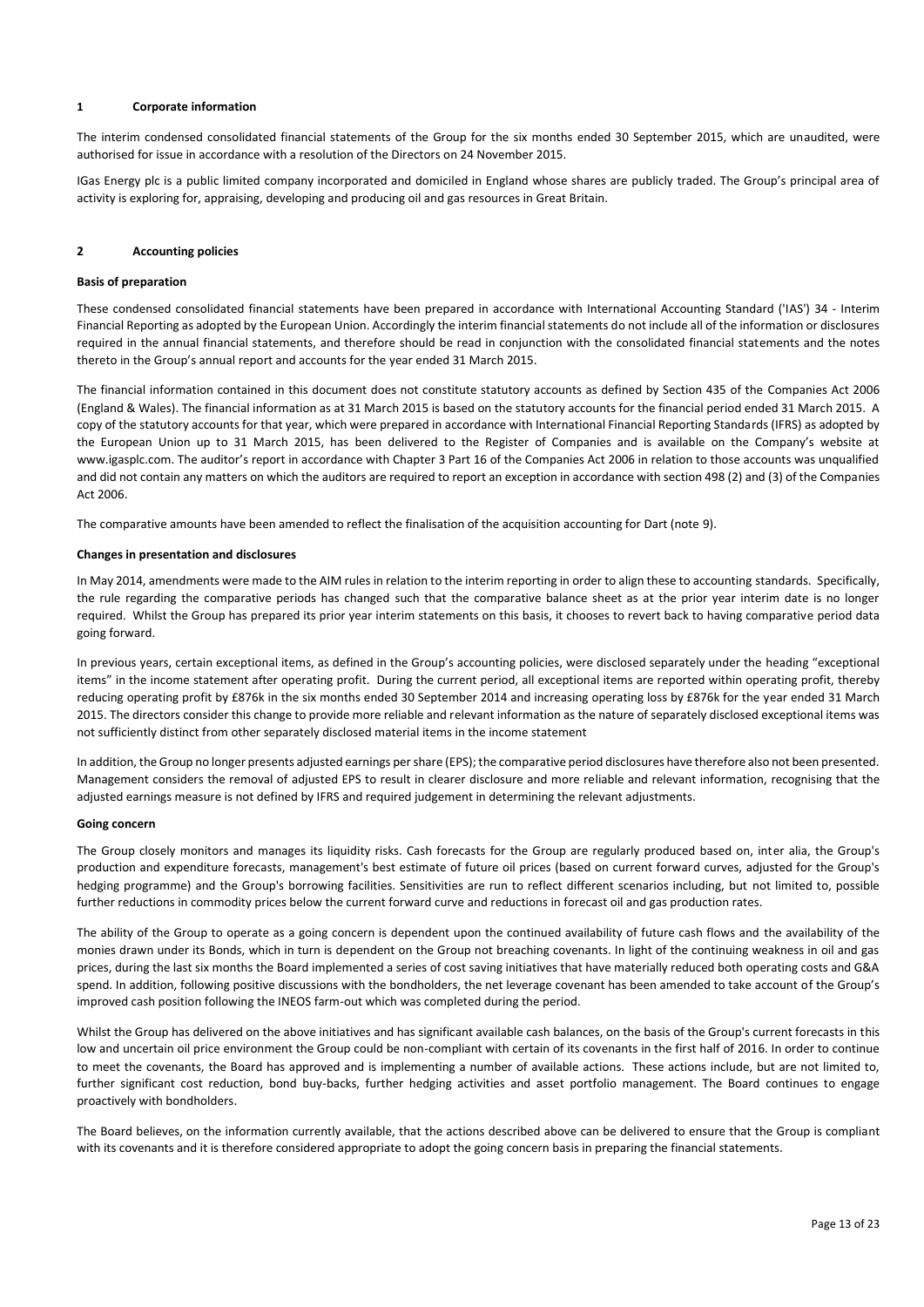#### **Accounting policies**

The accounting policies applied in these condensed financial statements are consistent with those followed in the preparation of the Group's financial statements for the year ended 31 March 2015, except for the update to the policy for non-current assets in connection with farm-outs and for the update to the policy for share based payments. These are as follows:

## **Farm-outs – in the exploration and evaluation phase**

The Group does not record any expenditure made by the farmee on its account. It also does not immediately recognise any gain or loss on its exploration and evaluation farm-out arrangements, but redesignates any costs previously capitalised in relation to the whole interest as relating to the partial interest retained. Any cash consideration received directly from the farmee is credited against costs previously capitalised in relation to the whole interest with any excess accounted for by the farmor as a gain on disposal.

#### **Share based payments**

Where an equity settled award is identified as a replacement it will be treated as a modification to the original plan where the incremental fair value of the replacement award is expensed over the vesting period of the replacement award. The fair value of the original award on its grant date is continued to be recognised over its original vesting period.

There are no new standards, interpretations and amendments to adopt which are effective as of 1 April 2015.

#### **New and amended standards and interpretations**

Certain new standards, interpretations and amendments to existing standards have been published and are mandatory only for the Group's accounting periods beginning on or after 1 January 2016 or later periods and which the Group has not adopted early. Those that may be applicable to the Group in future are as follows:

| IFRS 10 and IAS 28 | Sale or Contribution of Assets between an Investor and its Associate or Joint Venture -<br>Amendments to IFRS 10 and IAS 28 | 1 January 2016 |
|--------------------|-----------------------------------------------------------------------------------------------------------------------------|----------------|
| IFRS 11            | Accounting for Acquisitions of Interests in Joint Operations - Amendments to IFRS 11                                        | 1 January 2016 |
| IAS <sub>1</sub>   | Disclosure initiative – Amendments to IAS 1                                                                                 | 1 January 2016 |
| IAS 16 and IAS 38  | Clarification of Acceptable Methods of Depreciation and Amortisation – Amendments to IAS 16<br>and IAS 38                   | 1 January 2016 |
| IFRS 15            | Revenue from Contracts with Customers                                                                                       | 1 January 2018 |
| IFRS 9             | <b>Financial Instruments</b>                                                                                                | 1 January 2018 |

\* The effective dates stated above are those given in the original IASB/IFRIC standards and interpretations. As the Group prepares its financial statements in accordance with IFRS as adopted by the European Union (EU), the application of new standards and interpretations will be subject to their having been endorsed for use in the EU via the EU endorsement mechanism. In the majority of cases this will result in an effective date consistent with that given in the original standard or interpretation but the need for endorsement restricts the Group's discretion to early adopt standards.

The Group is currently assessing the impact that these amendments will have on its financial position. The Group does not anticipate adopting these standards and interpretations ahead of their effective dates.

### **3 Basis of consolidation**

The condensed consolidated financial statements present the results of IGas Energy plc and its subsidiaries as if they formed a single entity. The financial statements of subsidiaries used in the preparation of consolidated financial statements are based on consistent accounting policies to those of the parent. All intercompany transactions and balances between Group companies, including unrealised profits arising from them, are eliminated in full. Where shares are issued to an Employee Benefit Trust, and the Company is the sponsoring entity, it is treated as an extension of the entity.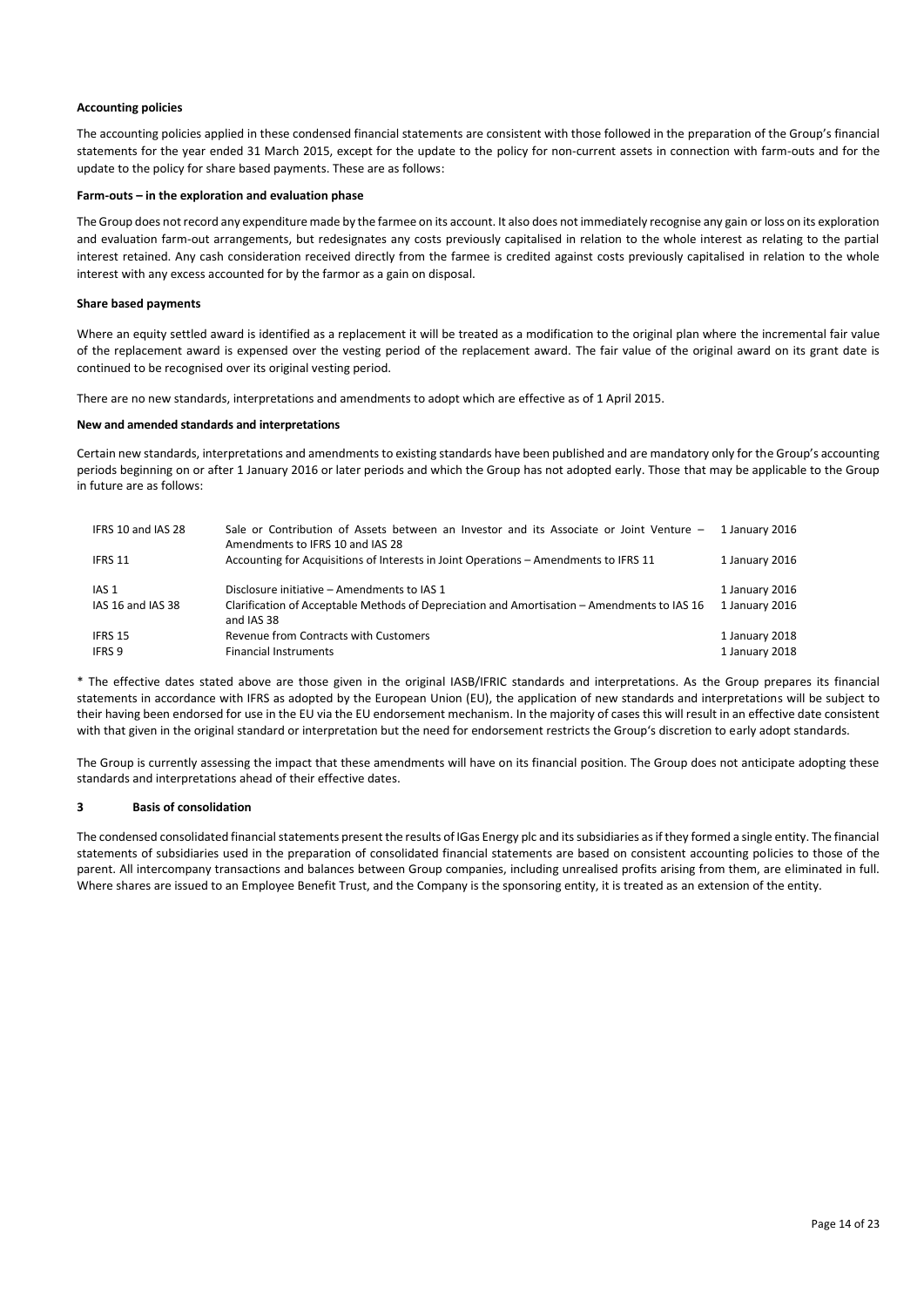## **4 Revenue and segment information**

IFRS 8 requires operating segments to be identified on the basis of internal reports about components of the Group that are regularly reviewed by the Chief Operating Decision Maker ("CODM") to make decisions about resources to be allocated to the segments and assess their performance, and for which financial information is available. In the case of the Group, the CODM are the Chief Executive Officer and the Board of Directors and all information reported to the CODM is based on the consolidated results of the Group representing core (UK) and non-core (Rest of the World) operating segments. Therefore the Group has two operating and reportable segments as reflected in the Group's annual report and accounts for the year ended 31 March 2015.

All revenue, which represents turnover, arises solely within the United Kingdom and relates to external parties. The majority of the Group's non-current assets are in the United Kingdom.

|                                                | UK/<br>Europe<br>£000 | <b>Rest of the World</b><br>£000 | 6 months ended<br>30 September<br>2015<br>Group<br>£000 |
|------------------------------------------------|-----------------------|----------------------------------|---------------------------------------------------------|
| Oil sales to external customers                | 17,281                |                                  | 17,281                                                  |
| Electricity sales to external customers        | 283                   |                                  | 283                                                     |
| Segment operating loss                         | (26, 556)             | (214)                            | (26, 770)                                               |
| Interest expense (note 6)                      | (5,765)               |                                  | (5,765)                                                 |
| Net finance income excluding interest (note 6) | 2,174                 | 3                                | 2,177                                                   |
| Loss before tax and discontinued operations    | (30, 147)             | (211)                            | (30, 358)                                               |

|                                                  | UK/            | Rest of the                  | 6 months ended<br>30 September<br>2015 |
|--------------------------------------------------|----------------|------------------------------|----------------------------------------|
|                                                  | Europe<br>£000 | World<br>£000                | Group<br>£000                          |
| Oil sales to external customers                  | 34,023         |                              | 34,023                                 |
| Electricity sales to external customers          | 440            | $\qquad \qquad \blacksquare$ | 440                                    |
| Segment operating profit                         | 7,674          |                              | 7,674                                  |
| Interest expense (note 6)                        | (6, 111)       |                              | (6, 111)                               |
| Net finance expenses excluding interest (note 6) | (59)           |                              | (59)                                   |
| Profit before tax and discontinued operations    | 1,504          | $\overline{\phantom{a}}$     | 1,504                                  |
|                                                  |                |                              | Year ended<br>31 March                 |
|                                                  | UK/            | Rest of the                  | 2015                                   |
|                                                  | Europe<br>£000 | World<br>£000                | Group<br>£000                          |
|                                                  |                |                              |                                        |
| Oil sales to external customers                  | 57,297         |                              | 57,297                                 |
| Electricity sales to external customers          | 863            |                              | 863                                    |
| Segment operating loss                           | (5,589)        | (475)                        | (6,064)                                |
| Interest expense (note 6)                        | (12, 582)      |                              | (12, 582)                              |
| Net finance income excluding interest (note 6)   | 122            |                              | 122                                    |
| Loss before tax and discontinued operations      | (18,049)       | (475)                        | (18, 524)                              |

#### **5 Profit on disposal of oil and gas assets**

The profit on disposal of oil and gas assets has arisen as a result of the farm-out agreement entered into between the Group and INEOS Upstream Limited ("INEOS") which completed on 7 May 2015.

INEOS acquired a 50% interest in IGas' UK Onshore PEDLs 147, 184, 189 and 190 and a 60% interest in IGas' UK Onshore PEDLs 145, 193 and EXL 273, (the "Bowland Licences") in the North West of England. In addition, INEOS acquired IGas' entire working interest in the acreage held under PEDL 133 in Scotland. In the East Midlands, INEOS also acquired a 20% interest in in PEDLs 012 and 200. INEOS will assume operatorship of PEDLs 145 and 193 and EXL 273. IGas will retain operatorship of all other Bowland Licences.

INEOS made a cash payment to IGas of £30.0 million on completion of the deal (resulting in a gain of £4.0 million) and will provide a fully funded future work programme of up to £138.0 million gross, of which IGas' share is expected to amount to approximately £65.0 million.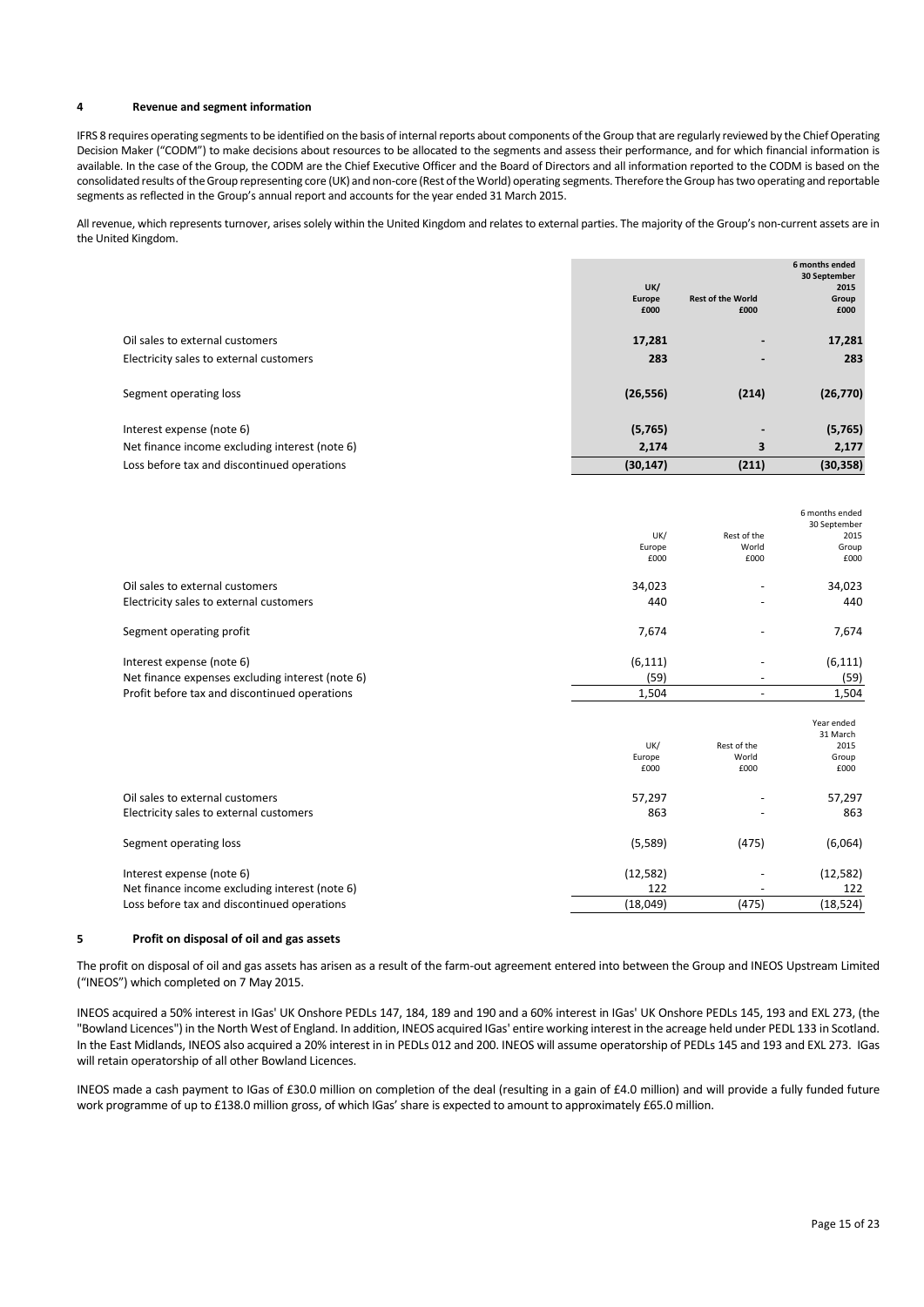|                                                | <b>Unaudited</b><br>6 months<br>ended<br>30 September<br>2015<br>£000 | Unaudited<br>6 months<br>ended<br>30 September<br>2014<br>£000 | Audited<br>year ended<br>31 March 2015<br>£000 |
|------------------------------------------------|-----------------------------------------------------------------------|----------------------------------------------------------------|------------------------------------------------|
| <b>Finance income</b>                          |                                                                       |                                                                |                                                |
| Interest on short-term deposits                | 51                                                                    | 31                                                             | 119                                            |
| Other interest                                 | 1                                                                     |                                                                | 6                                              |
| Gain on bond buyback (note 15)                 | 47                                                                    |                                                                | 1,439                                          |
| Gain on fair value of warrants                 | 201                                                                   | 2,437                                                          | 5,338                                          |
| Foreign exchange gains                         | 2,141                                                                 |                                                                |                                                |
| Finance income recognised in income statement  | 2,441                                                                 | 2,468                                                          | 6,902                                          |
| <b>Finance expense</b>                         |                                                                       |                                                                |                                                |
| Finance lease charges                          |                                                                       |                                                                | 7                                              |
| Other interest                                 |                                                                       |                                                                | 12                                             |
| Interest on borrowings                         | 5,765                                                                 | 6,111                                                          | 12,563                                         |
| Interest expense                               | 5,765                                                                 | 6,111                                                          | 12,582                                         |
| Foreign exchange loss                          |                                                                       | 2,269                                                          | 6,249                                          |
| Unwinding of discount on provisions            | 264                                                                   | 258                                                            | 531                                            |
| Finance expense recognised in income statement | 6,029                                                                 | 8,638                                                          | 19,362                                         |

#### **7 Tax on profit on ordinary activities**

The Group calculates the period income tax expense using the tax rate that would be applicable to expected total annual earnings. The major components of income tax expense in the interim condensed statement of profit or loss are:

۰

**College** 

|                                                                                               | <b>Unaudited</b><br>6 months ended<br>30 September<br>2015<br>£000 | Unaudited<br>6 months ended<br>30 September<br>2014<br>£000 | Audited<br>year ended<br>31 March<br>2015<br>£000 |
|-----------------------------------------------------------------------------------------------|--------------------------------------------------------------------|-------------------------------------------------------------|---------------------------------------------------|
| UK corporation tax                                                                            |                                                                    |                                                             |                                                   |
| Current tax on income for the year                                                            | 295                                                                |                                                             | 1,085                                             |
| Total current tax charge                                                                      | 295                                                                |                                                             | 1,085                                             |
| Deferred tax                                                                                  |                                                                    |                                                             |                                                   |
| Current year (credit)/charge relating to the origination or reversal of temporary differences | (11, 122)                                                          | 5,320                                                       | (8, 151)                                          |
| Current year credit relating to the movement due to the tax rate changes                      |                                                                    |                                                             | (14,200)                                          |
| Credit in relation to prior year                                                              |                                                                    | $\overline{\phantom{m}}$                                    | (2,503)                                           |
| Total deferred tax (credit)/charge                                                            | (11, 122)                                                          | 5,320                                                       | (24, 854)                                         |
| Tax (credit)/charge on profit on ordinary activities                                          | (10, 827)                                                          | 5,320                                                       | (23, 769)                                         |

Investment Allowance ("IA") has been introduced with effect from 1 April 2015 which reduces the profits subject to supplementary charge once activated by production income. Within the Group, the IA, which was calculated as 62.5% of the qualifying ring fence expenditure, reduced the profits in the period subject to supplementary charge.

#### **8 Earnings per share (EPS)**

The calculation of the basic and diluted profit/loss per share is based on the following data:

Basic EPS amounts are based on the loss for the period after taxation attributable to ordinary equity holders of the parent of £19.3m (1H 2014: £3.8m) and the weighted average number of ordinary shares outstanding during the period of 295.6 million (1H 2014: 204.2 million).

Diluted EPS amounts are based on the loss after taxation attributable to the ordinary equity holders of the parent and the weighted average number of shares outstanding during the period plus the weighted average number of ordinary shares that would be issued on the conversion of all the potentially dilutive ordinary shares into ordinary shares, except where these are anti-dilutive. The weighted average number of ordinary shares is increased by 1.9 million (1H 2014: 13.9 million) in respect of employee share options, LTIPs and warrants, which are not included in the calculation of diluted earnings per share because they were antidilutive as their conversion to ordinary shares would decrease the loss per share.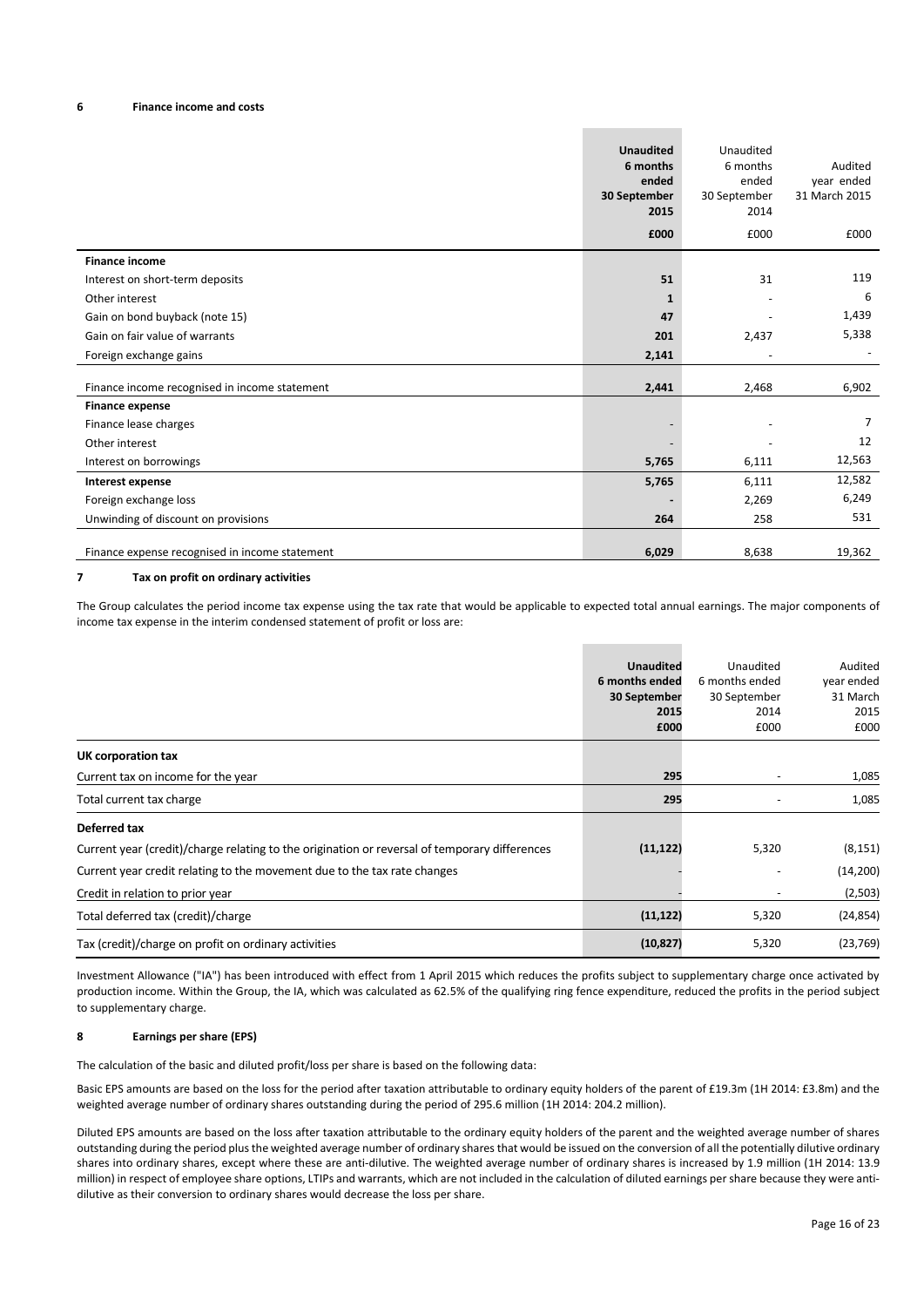### **9 Acquisitions**

#### **Acquisition of Dart Energy Limited**

On 16 October 2014, the Company acquired the entire issued share capital of Dart Energy Limited ("Dart") on a share for share exchange basis for a consideration of 89,997,626 Ordinary Shares of 10p each (the "Acquisition"). The fair value of that consideration was £67.4 million. The combination created a market leading onshore UK oil and gas company with the largest area in the UK under licence of over 1 million net acres including major UK shale basins.

The non-core assets (those Dart assets located outside of the UK), have been classified on acquisition as assets held-for-sale (note 16).

The accounting for the acquisition of Dart Energy Limited as of 16 October 2014 (acquisition date) was provisionally determined in respect of the fair values of certain assets acquired and liabilities assumed in the financial statements for the year ended 31 March 2015. During the interim period to 30 September 2015, the necessary valuations and assessments have been undertaken so that the accounting for this acquisition has been finalised. The details of the adjustments to the provisionally determined fair values of assets acquired and liabilities assumed are shown below:

|                                                                          | Provisional<br>fair values Adjustments<br>£'000 | £'000 | Final<br>fair values<br>f'000 |
|--------------------------------------------------------------------------|-------------------------------------------------|-------|-------------------------------|
| <b>Assets</b>                                                            |                                                 |       |                               |
| Investments                                                              | 1,566                                           |       | 1,566                         |
| Exploration and evaluation (note 11) <sup>1</sup>                        | 60,559                                          | 616   | 61,175                        |
| Other intangible assets                                                  | 2,374                                           |       | 2,374                         |
| Property, plant and equipment (note 12)                                  | 338                                             |       | 338                           |
| Cash and cash equivalents                                                | 2,525                                           |       | 2,525                         |
| Restricted cash                                                          | 2,513                                           |       | 2,513                         |
| Other receivables                                                        | 2,710                                           |       | 2,710                         |
| Assets classified as held for sale (note 16)                             | 2,343                                           |       | 2,343                         |
|                                                                          | 74,928                                          | 616   | 75,544                        |
| <b>Liabilities</b>                                                       |                                                 |       |                               |
| Trade and other payables                                                 | (1,822)                                         |       | (1,822)                       |
| Provisions                                                               | (4,076)                                         |       | (4,076)                       |
| Contingent deferred consideration                                        | (5, 367)                                        |       | (5, 367)                      |
| Liabilities associated with assets classified as held for sale (note 16) | (1,718)                                         |       | (1,718)                       |
|                                                                          | (12,983)                                        |       | (12, 983)                     |
| Total identifiable net assets at fair value                              | 61,945                                          | 616   | 62,561                        |
| <b>Purchase consideration</b>                                            | 67,362                                          |       | 67,362                        |
| Goodwill                                                                 | 5,417                                           | (616) | 4,801                         |

1 Adjustments to the fair value of E&E following re-measurement of E&E assets relate to conventional assets and related tax effects.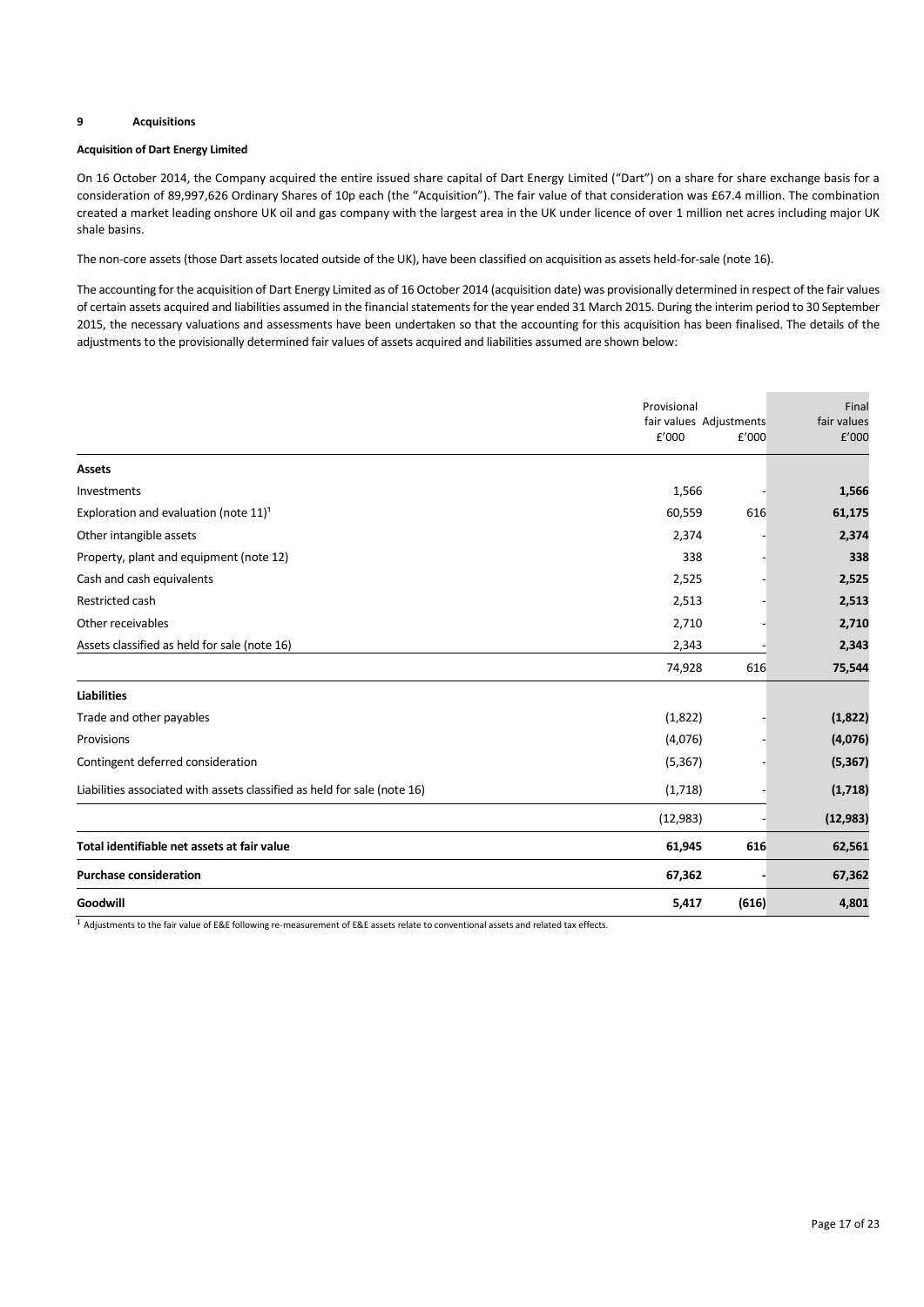|                 | <b>Unaudited</b> | Unaudited                 |            |
|-----------------|------------------|---------------------------|------------|
|                 | 6 months         | 6 months                  | Audited    |
|                 | ended            | ended                     | Year ended |
|                 |                  | 30 September 30 September | 31 March   |
|                 | 2015             | 2014                      | 2015       |
|                 | £'000            | f'000                     | f'000      |
|                 |                  |                           |            |
| Opening balance | 44,028           | 39,227                    | 39,227     |
| Acquisitions    |                  | $\overline{\phantom{a}}$  | 4,801      |
| Impairments     | (14, 459)        | $\overline{\phantom{a}}$  |            |
|                 | 29,569           | 39,227                    | 44,028     |

#### **Impairment testing of goodwill**

Goodwill has been assigned to the UK business segment, the level at which goodwill is monitored for internal management purposes. The UK business segment is considered to be the cash generating unit for the purpose of impairment testing of this goodwill.

The Group tests goodwill for impairment annually or more frequently if there are indications that goodwill might be impaired. During the period ended 30 September 2015, the Group has undertaken an impairment test of goodwill due to the decline in the oil price. The Group assessed whether goodwill was impaired by calculating fair value less cost to disposal ("FVLCD") using discounted future cash flows of the cash generating unit and comparing this to the total carrying value of the cash generating unit including goodwill.

The calculation of FVLCD includes the following key assumptions:

- Future production volumes
- Crude oil prices
- Discount rate

Estimated future production volumes are based on detailed data for each of the Group's fields and take into account development plans for the fields which would be expected to be undertaken by a market participant.

The crude oil prices used are based on the forward oil price curve for three years followed by management's view of long-term price (\$75/bbl).

The post-tax discount rate in 2015 is 10.0 per cent. The period over which the Group has projected cash flows is in excess of five years and is considered to be appropriate by the Group as it is underpinned by estimates of reserves and resources.

It was determined that the carrying amount of goodwill is impaired by £14.4 million (1H 2014: £nil).

The Directors have considered the sensitivity of the key assumptions and have concluded that changes to the inputs and assumptions in the next year may result in further impairment or reversal of impairment.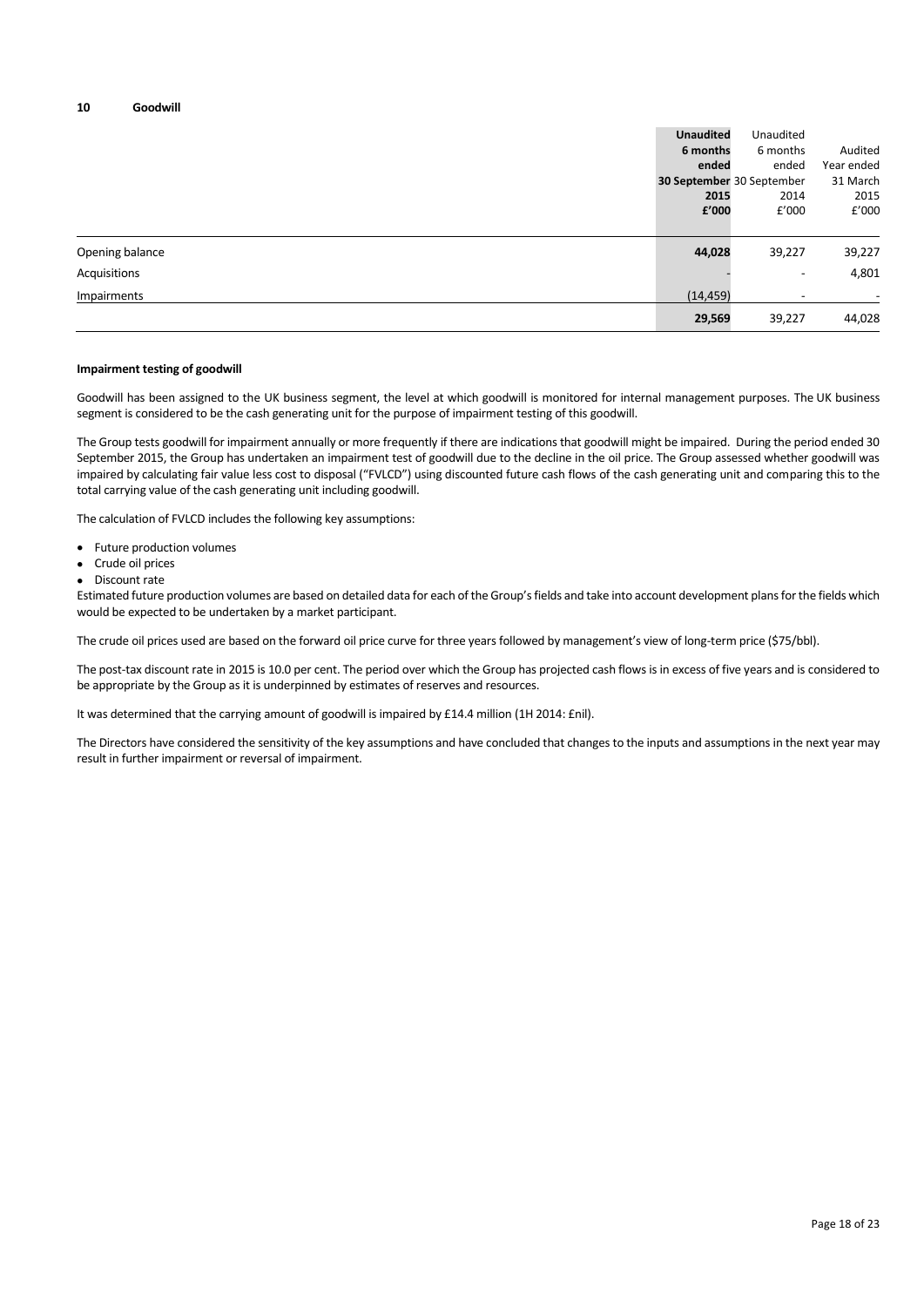#### **11 Intangible exploration and evaluation assets**

|                                   | <b>Unaudited</b><br>6 months ended<br>30 September 2015<br>£'000 | Unaudited<br>6 months ended<br>30 September 2014<br>£'000 | Audited<br>Year ended<br>31 March 2015<br>f'000 |
|-----------------------------------|------------------------------------------------------------------|-----------------------------------------------------------|-------------------------------------------------|
| At 1 October/1 April              | 151,615                                                          | 90,997                                                    | 90,997                                          |
| <b>Additions</b>                  | 778                                                              | 4,455                                                     | 14,235                                          |
| Farm-out                          | (26, 277)                                                        | $\overline{\phantom{0}}$                                  |                                                 |
| Acquisitions (note 9)             |                                                                  | $\overline{a}$                                            | 61,175                                          |
| Transfer from intangible assets   |                                                                  | $\overline{\phantom{0}}$                                  | 2,374                                           |
| Transfers to assets held for sale |                                                                  |                                                           | (1,903)                                         |
| Changes in decommissioning        |                                                                  |                                                           | 143                                             |
| Licence relinguishments           |                                                                  |                                                           | (224)                                           |
| Impairment                        | (5, 141)                                                         |                                                           | (15, 182)                                       |
| At 30 September/31 March          | 120,975                                                          | 95,452                                                    | 151,615                                         |

Under the terms of the Secured Bond agreement, the Bondholders have a fixed and floating charge over these assets.

Due to the continued decline in the oil price, assets with conventional oil resources were tested for impairment. As a result of these tests, there was an impairment of £5.1 million pre-tax (£2.6 million post-tax) in the UK-conventional E&E assets for the 6 month period to 30 September 2015 (1H 2014: £nil)

In calculating this impairment, management used contingent resource estimates, internal cost estimates and a range of assumptions as per the table below. The recoverable amount was based on management's estimate of value in use.

|                                | Trigger for<br>impairment | <b>Unaudited 6 months</b><br>ended 30 September<br>2015 impairment<br>£000 | Unaudited 6 months<br>ended 30 September<br>2014 impairment<br>£000 | Audited<br>Year ended 31 March Discount<br>2015 impairment | rate<br>£000 assumption | Oil price<br>short-term price<br>assumption | Oil price long-<br>term price<br>assumption |
|--------------------------------|---------------------------|----------------------------------------------------------------------------|---------------------------------------------------------------------|------------------------------------------------------------|-------------------------|---------------------------------------------|---------------------------------------------|
| UK Conventional                | a                         | 5,141                                                                      | $\overline{\phantom{a}}$                                            | 15,182                                                     | b                       |                                             |                                             |
| Total impairment before tax    |                           | 5,141                                                                      | $\overline{\phantom{0}}$                                            | 15,182                                                     |                         |                                             |                                             |
| Associated deferred tax credit |                           | (2,571)                                                                    |                                                                     | (8,693)                                                    |                         |                                             |                                             |
| Total impairment after tax     |                           | 2,570                                                                      |                                                                     | 6,219                                                      |                         |                                             |                                             |

a. Reduction in crude oil commodity forward curve and long-term price<br>b. 30 September 2015 (14%), 31 March 2015 (13.5%) Pre tax

b. 30 September 2015 (14%), 31 March 2015 (13.5%) Pre tax

c. 30 September 2015 (3 year forward curve), 31 March 2015 (5 year forward curve)

d. 30 September 2015 (\$75/bbl), 31 March 2015 (\$85/bbl)

The Directors have considered the sensitivity of the key assumptions and have concluded that the model supporting the determination of value in use is most sensitive to oil commodity price assumptions and have performed a sensitivity analysis of the UK Conventional CGU, where a reasonable possible change in prices could lead to further impairments.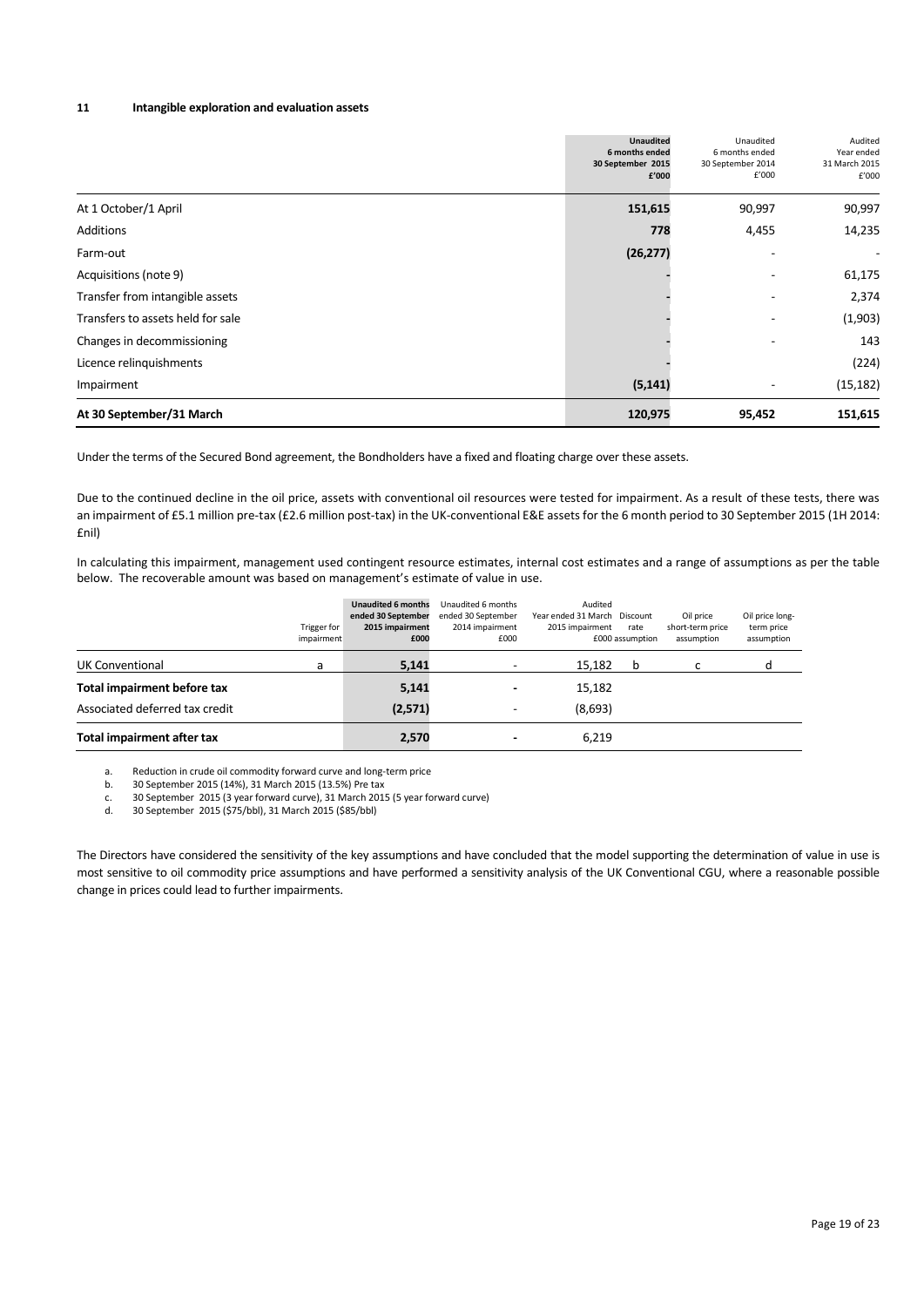#### **12 Property, plant and equipment**

|                                                |                       | Six months ended 30 September 2015<br>(Unaudited) |              | Six months ended 30 September 2014<br>(Unaudited) |                       |         | Year ended 31 March 2015<br>(Audited) |                          |         |
|------------------------------------------------|-----------------------|---------------------------------------------------|--------------|---------------------------------------------------|-----------------------|---------|---------------------------------------|--------------------------|---------|
|                                                | Oil and gas<br>assets | Other fixed<br>assets                             | <b>Total</b> | Oil and gas<br>assets                             | Other fixed<br>assets | Total   | Oil and<br>gas<br>assets              | Other<br>fixed<br>assets | Total   |
| Cost                                           |                       |                                                   |              |                                                   |                       |         |                                       |                          |         |
| At 1 October/1 April                           | 144,230               | 4,318                                             | 148,548      | 139,163                                           | 3,699                 | 142,862 | 139,163                               | 3,699                    | 142,862 |
| <b>Additions</b>                               | 2,991                 | 231                                               | 3,222        | 1,813                                             | 531                   | 2,344   | 5,069                                 | 686                      | 5,755   |
| <b>Disposals</b>                               | (376)                 | (951)                                             | (1, 327)     |                                                   | (128)                 | (128)   |                                       | (128)                    | (128)   |
| Acquisitions (note 9)                          |                       |                                                   |              |                                                   |                       |         |                                       | 338                      | 338     |
| Transfers to assets held for<br>sale           |                       |                                                   |              |                                                   |                       |         |                                       | (277)                    | (277)   |
| Changes in<br>decommissioning                  |                       |                                                   |              |                                                   |                       |         | (2)                                   |                          | (2)     |
| Foreign exchange                               |                       | (1)                                               | (1)          |                                                   |                       |         |                                       |                          |         |
| At 30 September/31                             |                       |                                                   |              |                                                   |                       |         |                                       |                          |         |
| March<br><b>Depreciation and</b><br>Impairment | 146,845               | 3,597                                             | 150,442      | 140,976                                           | 4,102                 | 145,078 | 144,230                               | 4,318                    | 148,548 |
| At 1 April                                     | 42,524                | 1,710                                             | 44,234       | 25,829                                            | 1,555                 | 27,384  | 25,829                                | 1,555                    | 27,384  |
| Charge for the year                            | 5,494                 | 197                                               | 5,691        | 5,821                                             | 12                    | 5,833   | 12,749                                | 283                      | 13,032  |
| <b>Disposals</b>                               | (357)                 | (584)                                             | (941)        |                                                   | (128)                 | (128)   | ÷.                                    | (128)                    | (128)   |
| Impairment                                     | 10,103                |                                                   | 10,103       |                                                   |                       | ÷,      | 3,946                                 | ÷,                       | 3,946   |
| Foreign exchange                               |                       | (1)                                               | (1)          |                                                   |                       |         |                                       |                          |         |
| At 30 September/31<br>March                    | 57,764                | 1,322                                             | 59,086       | 31,650                                            | 1,439                 | 33,089  | 42,524                                | 1,710                    | 44,234  |
| NBV at 30 September/31<br>March                | 89,081                | 2,275                                             | 91,356       | 109,326                                           | 2,663                 | 111,989 | 101,706                               | 2,608                    | 104,314 |

Under the terms of the Secured Bond agreement, the Bondholders have a fixed and floating charge over these assets.

Due to the decline in the oil price, oil and gas properties were tested for impairment. As a result, an impairment charge of £10.1 million pre-tax (£5.0 million post tax) was recognised in the 6 months to 30 September 2015 (31 March 2015: £3.9 million pre-tax (£1.6 million post-tax)). The impairment charge and recoverable amount of the CGUs where impairment was charged are set out below.

The recoverable values of CGUs were calculated based on management's estimate of the FVLCD. The fair value is a level 3 fair value measurement, as defined in note 13. The crude oil prices used are based on the forward oil price curve for three years followed by management's view of long term price (\$75/bbl). The post-tax discount rate was 10.0%.

|                                    | Trigger for<br>impairment | 6 months ended 6 months ended<br>30 September<br>2015<br>impairment<br>£000 | 30 September<br>2014<br>impairment<br>£000 | Year ended<br>31 March<br>2015<br>impairment<br>£000 | Discount rate<br>assumption | Oil price<br>short-term price<br>assumption | Oil price long<br>term price<br>assumption |
|------------------------------------|---------------------------|-----------------------------------------------------------------------------|--------------------------------------------|------------------------------------------------------|-----------------------------|---------------------------------------------|--------------------------------------------|
| Horndean                           | a                         | 906                                                                         |                                            | -                                                    | b                           | c                                           | d                                          |
| Gainsborough                       | a                         | 6,632                                                                       | $\overline{\phantom{a}}$                   | 1,381                                                | b                           | c                                           | d                                          |
| Singleton                          | a                         |                                                                             | $\overline{\phantom{a}}$                   | 2,565                                                | b                           | с                                           | d                                          |
| Welton                             | a                         | 2,565                                                                       |                                            | $\overline{\phantom{0}}$                             | b                           | с                                           | d                                          |
| <b>Total impairment before tax</b> |                           | 10,103                                                                      | $\overline{\phantom{0}}$                   | 3,946                                                |                             |                                             |                                            |
| Associated deferred tax credit     |                           | (5,052)                                                                     | $\overline{\phantom{a}}$                   | (2,330)                                              |                             |                                             |                                            |
| <b>Total impairment after tax</b>  |                           | 5,051                                                                       | $\overline{\phantom{a}}$                   | 1,616                                                |                             |                                             |                                            |

a. Reduction in crude oil commodity forward curve and long-term price assumption<br>b. 30 September 2015 (10%), 31 March 2015 (10%) Post tax

b. 30 September 2015 (10%), 31 March 2015 (10%) Post tax

c. 30 September 2015 (3 year forward curve), 31 March 2015 (5 year forward curve)

d. 30 September 2015 (\$75/bbl), 31 March 2015 (\$85/bbl)

Changes to the inputs and assumptions in the next year may result in further impairment or a reversal of impairment.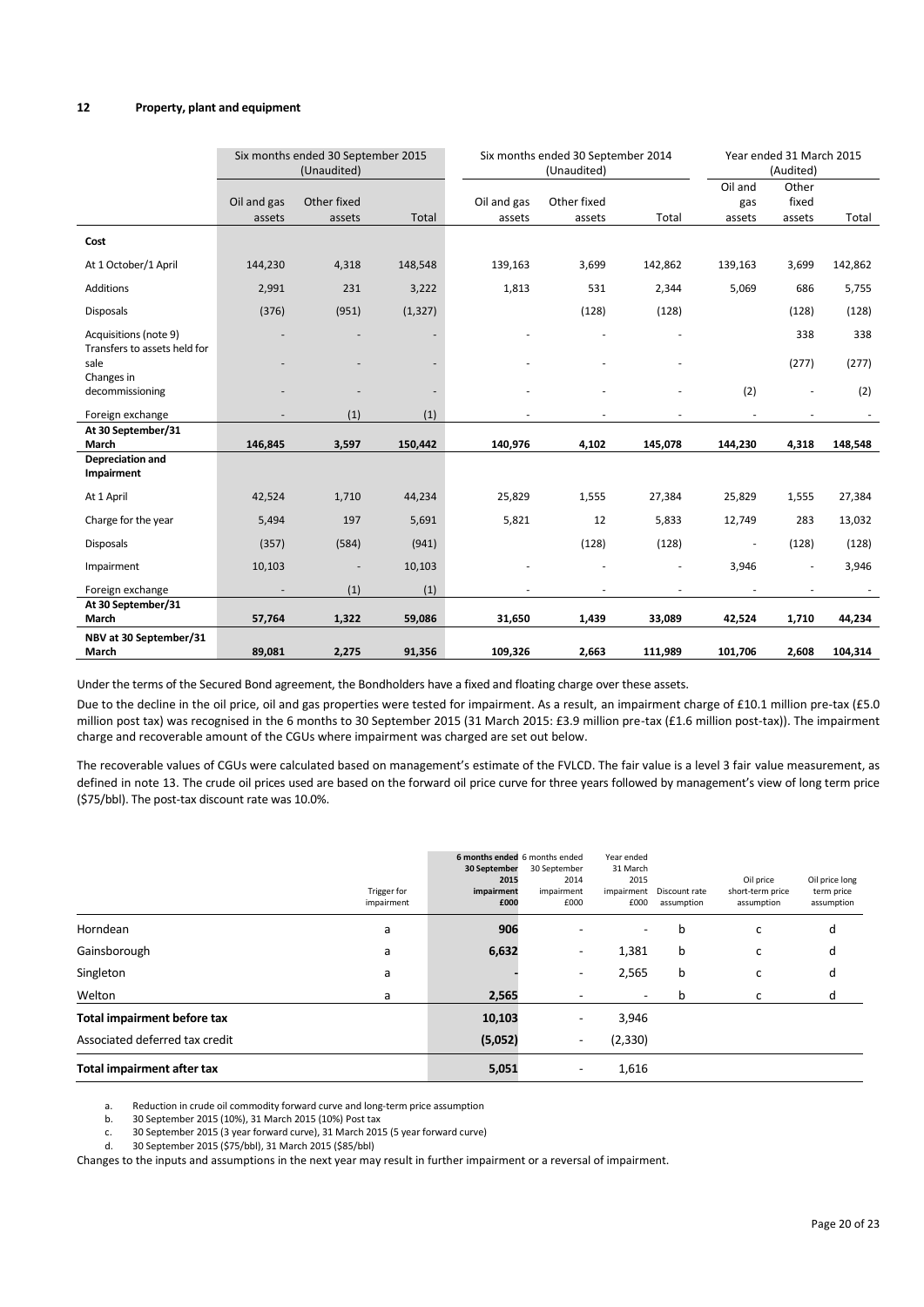#### **13 Financial Instruments – fair value disclosure**

The Group uses the following hierarchy for determining and disclosing the fair value of the financial instruments by valuation technique:

- Level 1: quoted (unadjusted) prices in active markets for identical assets or liabilities;
- Level 2: other valuation techniques for which all inputs which have a significant effect on the recorded fair value are observable, either directly or indirectly; and
- Level 3: valuation techniques which use inputs which have a significant effect on the recorded fair value that are not based on observable market data.

For financial instruments there are no non-recurring fair value measurements nor have there been any transfers between levels of the fair value hierarchy.

The financial assets and liabilities measured at fair value are categorised into the fair value hierarchy as at the reporting dates as follows:

#### **Financial assets and liabilities measured at fair value**

|                                  | Level 1                  | Level 2        | Level 3                  | Total |
|----------------------------------|--------------------------|----------------|--------------------------|-------|
|                                  | £000                     | £000           | £000                     | £000  |
| At 30 September 2015             |                          |                |                          |       |
| <b>Financial assets</b>          |                          |                |                          |       |
| Derivative financial instruments | $\blacksquare$           | 4,443          |                          | 4,443 |
| Total                            | $\overline{\phantom{0}}$ | 4,443          | $\overline{\phantom{0}}$ | 4,443 |
|                                  |                          |                |                          |       |
| <b>Financial liabilities</b>     |                          |                |                          |       |
| Warrants                         | $\overline{\phantom{0}}$ | 148            |                          | 148   |
| Contingent consideration         | $\overline{\phantom{0}}$ | $\blacksquare$ | 5,367                    | 5,367 |
| <b>Total</b>                     | $\blacksquare$           | 148            | 5,367                    | 5,515 |
|                                  |                          |                |                          |       |
|                                  | Level 1                  | Level 2        | Level 3                  | Total |
|                                  | £000                     | £000           | £000                     | £000  |
| At 30 September 2014             |                          |                |                          |       |
| <b>Financial assets</b>          |                          |                |                          |       |
| Derivative financial instruments | ٠                        | 233            | $\overline{\phantom{a}}$ | 233   |
| Total                            | $\overline{\phantom{a}}$ | 233            | $\overline{\phantom{a}}$ | 233   |
|                                  |                          |                |                          |       |
| <b>Financial liabilities</b>     |                          |                |                          |       |
| Derivative financial liabilities | ٠                        | 3,250          | $\overline{\phantom{a}}$ | 3,250 |
| Total                            |                          | 3,250          |                          | 3,250 |

|                                  | Level 1                  | Level 2                  | Level 3                  | Total |
|----------------------------------|--------------------------|--------------------------|--------------------------|-------|
|                                  | £000                     | £000                     | £000                     | £000  |
| At 31 March 2015                 |                          |                          |                          |       |
| <b>Financial assets</b>          |                          |                          |                          |       |
| Derivative financial instruments | $\overline{\phantom{0}}$ | 1,574                    | ۰                        | 1,574 |
| Total                            | $\overline{\phantom{a}}$ | 1,574                    | $\overline{\phantom{a}}$ | 1,574 |
|                                  |                          |                          |                          |       |
| <b>Financial liabilities</b>     |                          |                          |                          |       |
| Derivative financial instruments |                          | 201                      |                          | 201   |
| Warrants                         | <b>.</b>                 | 349                      |                          | 349   |
| Contingent consideration         |                          | $\overline{\phantom{0}}$ | 5,367                    | 5,367 |
| Total                            |                          | 550                      | 5,367                    | 5,917 |

#### **Fair value of derivative financial instruments**

The fair values of the commodity price options were provided by counterparties with whom the trades have been entered into. These consist of Asian style put and call options to sell/buy oil. The options are valued using a Black-Scholes methodology; however, certain adjustments are made to the spot-price volatility of oil prices due to the nature of the options. These adjustments are made either through Monte Carlo simulations or through statistical formulae. The inputs to these valuations include the price of oil, its volatility, and risk free interest rates.

#### **Fair value of contingent consideration**

The deferred consideration amount relates to the amount payable by a wholly owned subsidiary of the Group (acquired as part of the Dart acquisition), GP Energy Ltd, to its earlier joint venture partner in certain licences contingent upon various exploration and development success outcomes. Inputs that may have a significant effect on the recorded fair value have been identified as the change in the discount rate used to discount future cash flows and other unobservable factors such as the time period over which these monies are expected to be paid, which is based on internal estimates.

Management regularly assesses possible alternatives for those significant unobservable inputs described above and determines their impact on the total fair value. The fair value of the deferred consideration is sensitive to a reasonable change in the time assumption and the discount rate used to discount future cash flows.

#### **Fair value of financial assets and financial liabilities**

The carrying values of the financial assets and financial liabilities are considered to be materially equivalent to their fair values.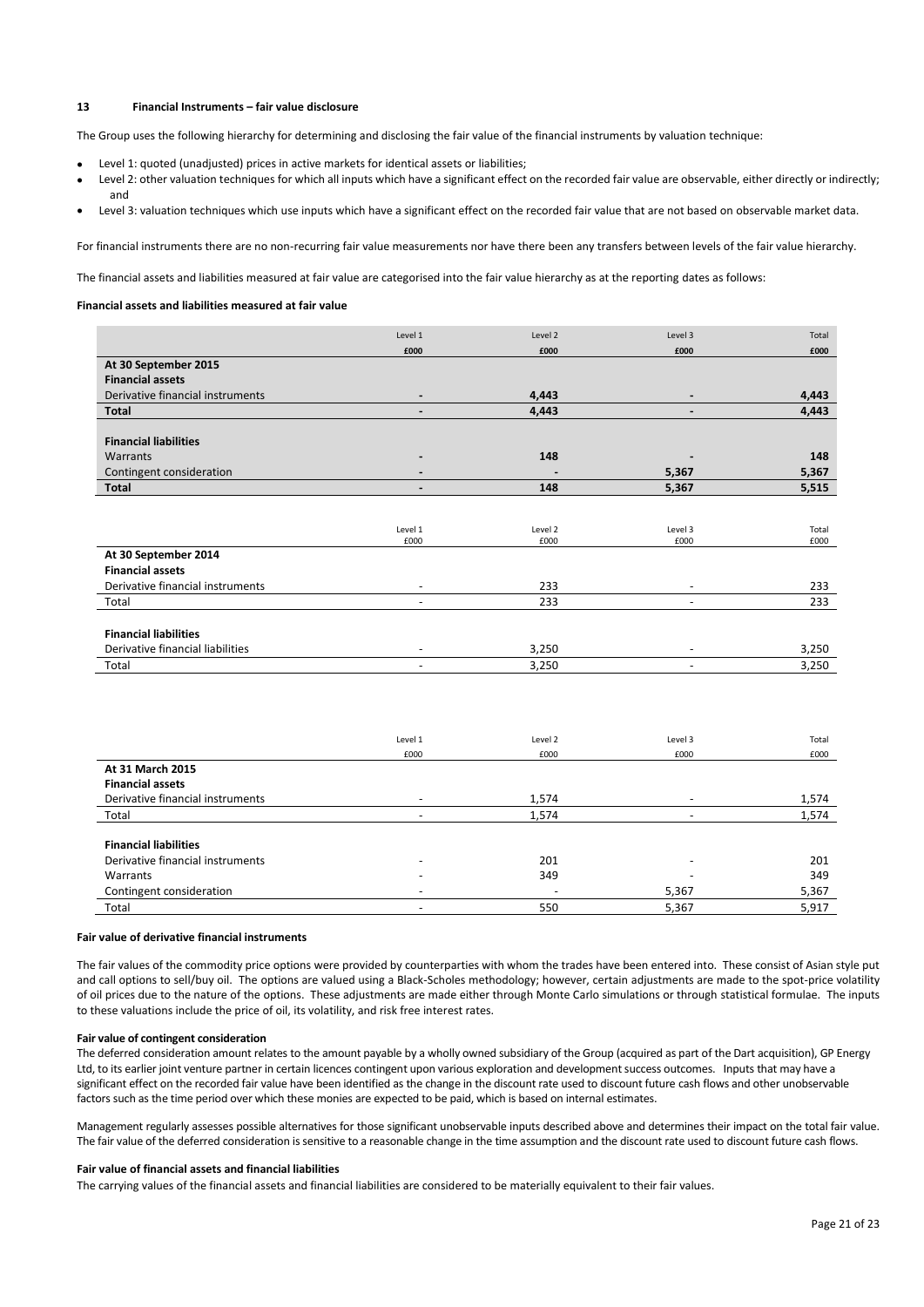#### **14 Employee share plans – equity settled**

In July 2015, the Group adopted a new share-based payment scheme, the Executive Director Retention Plan ("EDRP"). Under the EDRP, participants are granted nil cost options which vest and become exercisable on the first anniversary of grant subject to the Directors' continued employment and to a one year holding period following the date of vesting.

Executives were granted 6,500,000 options in the EDRP in lieu of waived options granted under the 2011 Long Term Incentive Plan (LTIP) and the Value Creation Plan (VCP). The options have been designated by the Group as replacement awards at grant date and were accounted for as a modification of the original scheme. The fair value of the cancelled awards wasre-measured at the replacement date. The fair value of waived options was based on the share price at grant date of £0.2475. The fair value of replacement awards was based on the Monte Carlo valuation model. The key inputs into the model were: threshold price of between £0.945 and £1.664, a risk free interest rate of between 0.49% and 0.60% and an implied share price volatility of between 70% and 78%. It was also assumed that no dividends would be paid during the life of the options. This resulted in an incremental fair value of £1.5 million.

In June 2015, the awards granted in June 2012 under 2011 LTIP lapsed due to performance criteria not being met. The number of awards that lapsed is 1,071,542 and the amount previously recognised in other reserves of £0.3 million is transferred to retained earnings.

During the period to 30 September 2015, the Company undertook a restructuring programme. The share options and units previously granted to employees under 2011 LTIP and the VCP have been forfeited, none of which having vested or become exercisable prior to this date due to the termination of employment. This resulted in a release of prior charges under IFRS 2 – credit to the income statement of £0.5 million, credit against exploration and evaluation assets of £0.5 million and a charge to other reserves of £1.0 million.

#### **15 Net debt**

#### **Borrowings - secured and unsecured bonds**

In 2013, the Company and Norsk Tillitsmann ("Bond Trustee") entered into a Bond Agreement for the Company to issue up to US\$165.0 million secured bonds and up to US\$30.0 million unsecured bonds (issued at 96% of par). These bonds were subsequently listed on Oslo Bors and the Alternative bond market in Oslo. During the current period the Company amended the terms of the Bond agreement. The primary changes were in relation to the covenants and the maintenance of financial ratios including the establishment of a Debt Service Retention Account ("DSRA").

Both secured and unsecured bonds carry a coupon of 10% per annum (where interest is payable semi-annually in arrears). Secured bonds are amortised semi-annually at 2.5% of the initial loan amount. Final maturity on the secured notes is on 22 March 2018 and on the unsecured notes is 11 December 2018.

During June 2015, the Company repurchased 2,000,000 secured bonds resulting in a gain of £0.1 million (1H 2014: £nil).

#### **Cash and cash equivalents**

Included within cash and cash equivalents is £11.2 million (1H 2014: £nil) held in the DSRA account which at the Company's discretion is designated for the buy-back of bonds or for repayment of bonds.

#### **16 Assets classified as held for sale and discontinued operations**

Certain assets acquired as part of the Dart Acquisition, namely the Rest of the World segment principally consisting of Indonesian and Australian assets, were acquired with the intention to divest all business and activities in all these countries.

Indonesia was recognised at its fair value at the acquisition date and there have been no changes to that fair value since that date. Australia was valued at £nil at the acquisition date and no re-measurement has occurred in the subsequent period.

The operations in Indonesia and Australia represent geographies the Group is exiting. As such, these areas have been classified as discontinued operations. The profit for the period before tax in respect of discontinued operations was £0.3 million (31 March 2015: a loss of £0.1 million), which represents income and expenses of the discontinued operations. There was no tax charged on this amount and there is no charge as a result of measuring the non-current asset (or disposal group) at fair value less costs to sell.

### **17 Subsequent events**

#### **Issued shares**

On 22 October 2015, the Company issued 513,930 Ordinary 10p shares in relation to the Group's SIP scheme and 573,576 Ordinary 10p shares in connection with Jefferies International Limited's advisory services relating to the Company's farm-out and purchase agreement with INEOS which completed on 7 May 2015.

#### **Disposal of Australia and Indonesia licenses**

The sale of Australian licenses completed on 29 October 2015. The sale of the majority of Indonesian licenses completed on 20 November 2015.

#### **Repurchase of bonds**

During October and November 2015, the Company repurchased \$3.4 million secured bonds for \$2.5 million.

#### **Hedging**

In November 2015 the Group entered into additional hedging arrangements by acquiring put and call options at zero cost for 30,000 barrels over the period October 2016 to December 2016.